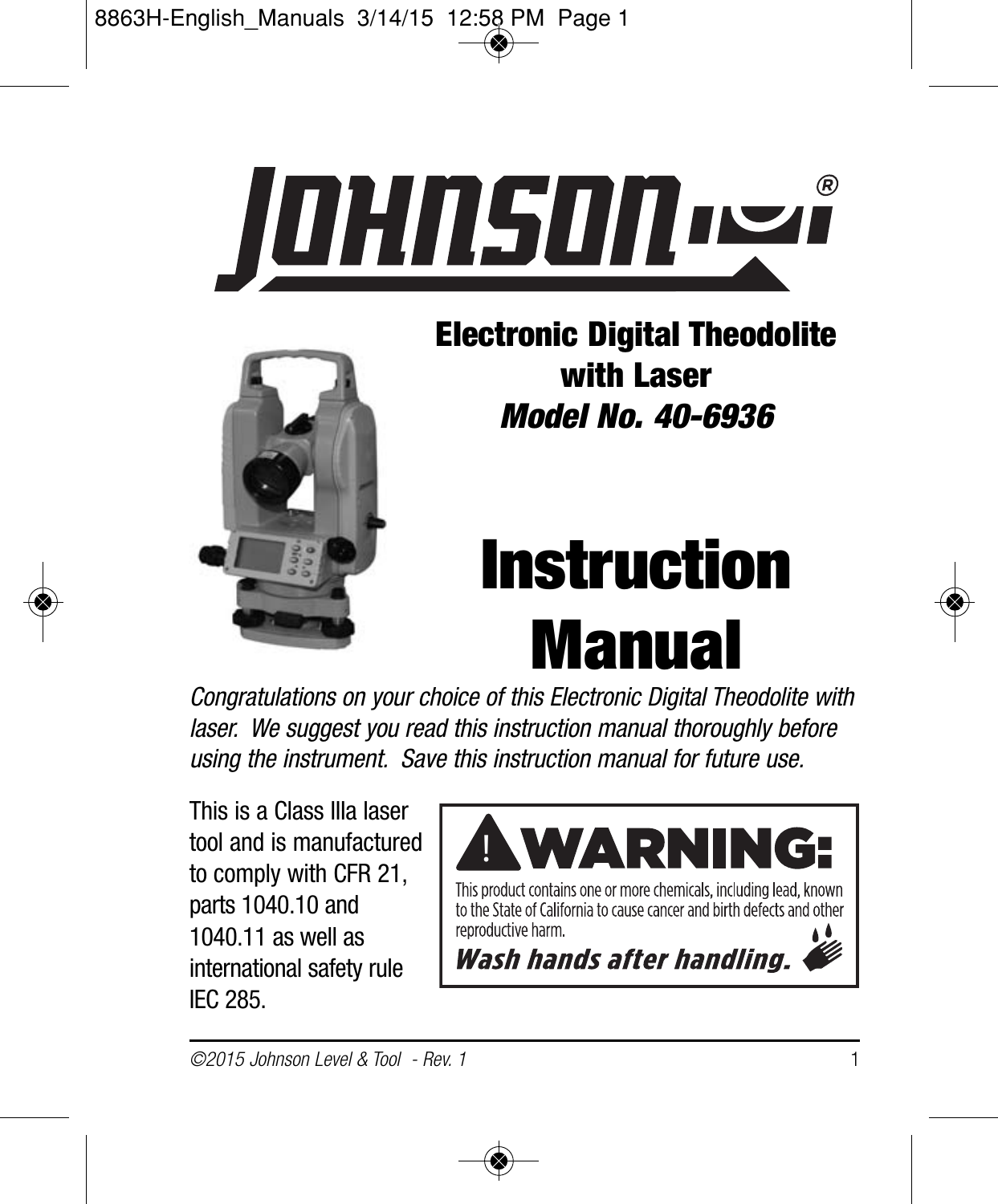### **Table of Contents**

- 1. Kit Contents
- 2. Features and Functions
- 3. Safety Instructions
- 4. Location/Content of Warning Labels
- 5. Location of Parts/Components
- 6. Operating Instructions
- 8. Self-Check & Fine Calibration
- 9. Technical Specifications
- 10. Care and Handling
- 11. Product Warranty
- 12. Warranty Registration
- 13. Accessories
- 14. Trouble Shooting

- 7. Using the Product
- **1. Kit Contents Description for Model 40-6936 Qty.** Electronic Digital Theodolite with Laser 1 Alkaline Battery Compartment (batteries not included) 1 NiMH Rechargeable Battery Pack 1 3-7.5V Battery Adapter 1 Rain Hood 1 Adjustment Tools 1 Instruction Manual with Warranty Card Hard-Shell Carrying Case 1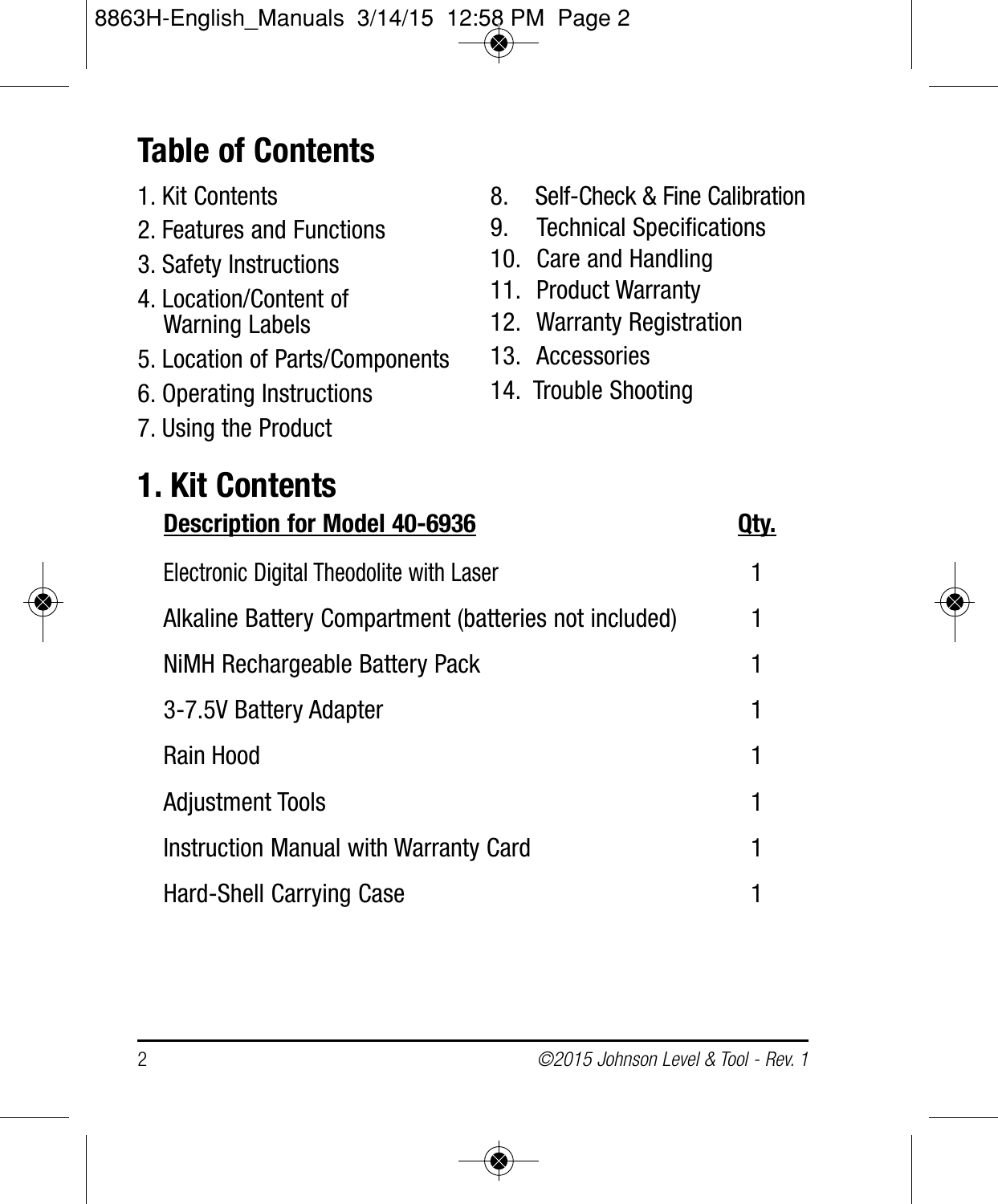### **2. Features and Functions**

- Electronic Thoedolite with dual-axis compensator and laser beam integrated in the telescope. Beam is focussable.
- 5" angular accuracy accurate enough for any construction job
- Vertical axis compensation tilt sensor provides the highest level of accuracy and can be turned on or off depending on job requirements
- Dual LCD with large characters easy to see angle readings eliminate errors and reduces eye fatigue
- Backlit LCD screen and telescope reticle allows work in low light conditions including indoors and extended hours near dawn and dusk
- Simple six button keypad quick setups and simple operation with low operator learning curve
- Large suite of programmable settings provide multiple options for various users and job requirements including zero position of vertical angle
- Measurement units in degrees, gon, or mils
- 90 degree angle audible notification for quick turning and set out of right angles
- Instant conversion of vertical angles to percent of grade convenient for slope work
- Ni-MH rechargeable battery pack and charger lower operating cost with reusable batteries
- Alkaline battery pack standard provides backup and eliminates downtime if the charge is lost in the middle of a job
- Battery status indicator no power surprises and allows for better planning
- Automatic shutoff conserves battery life when not in use can be disabled if desired
- Laser Plummet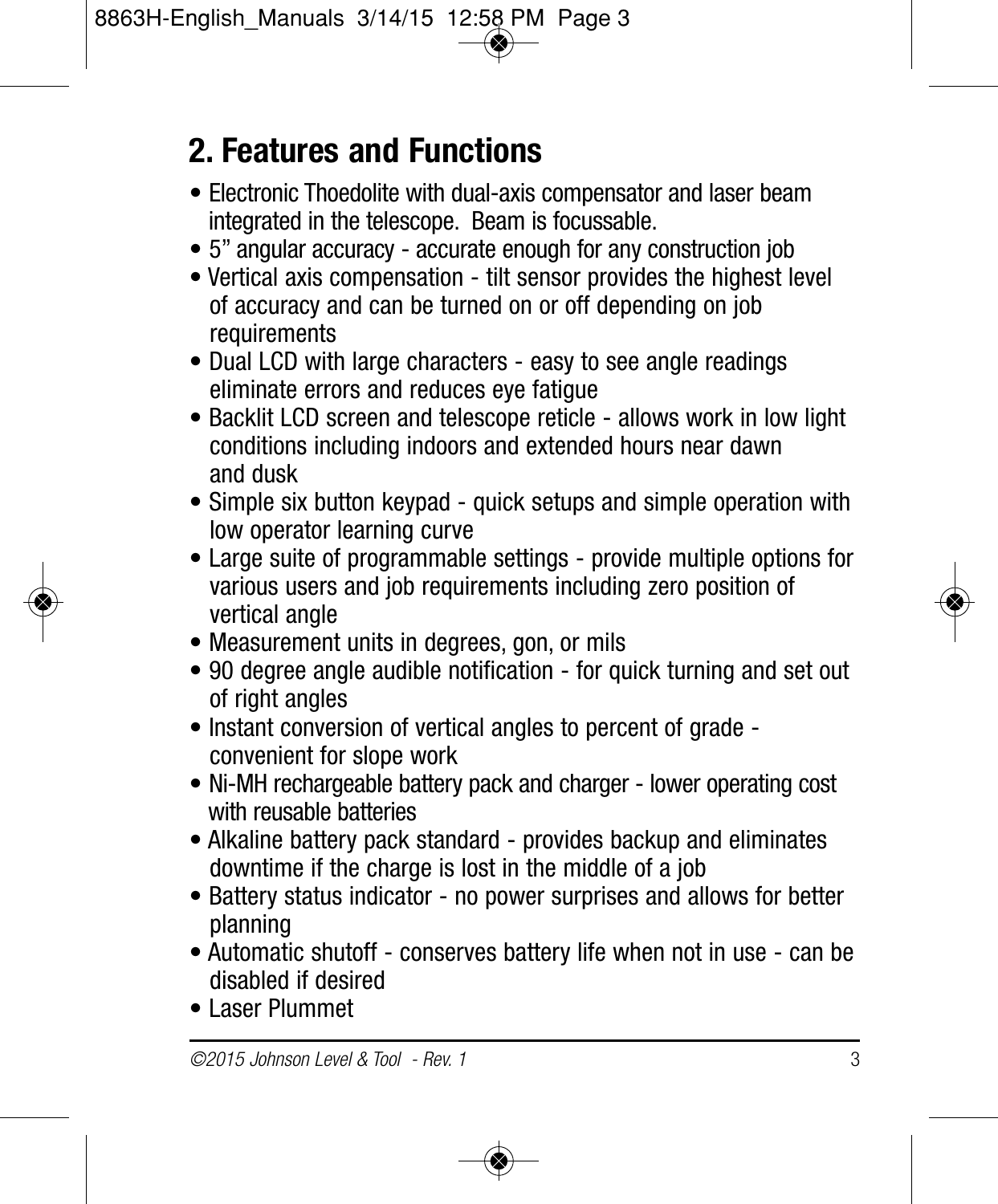### **3. Safety Instructions**

Please read and understand all of the following instructions, prior to using this tool. Failure to do so, may void the warranty.

### **DANGER!** Class IIIa Laser Product Max. Power Output: ≤ 5mW Wavelength: 625-645nm **THIS TOOL EMITS LASER RADIATION. DO NOT STARE INTO BEAM. AVOID DIRECT EYE EXPOSURE. ATTENTION IMPORTANT**

- Read all instructions prior to operating this laser tool. Do not remove any labels from tool.
- Do not stare directly at the laser beam.
- Do not project the laser beam directly into the eyes of others.
- Do not set up laser tool at eye level or operate the tool near a reflective surface as the laser beam could be projected into your eyes or into the eyes of others.
- Do not place the laser tool in a manner that may cause someone to unintentionally look into the laser beam. Serious eye injury may result.
- Do not operate the tool in explosive environments, i.e. in the presence of gases or flammable liquids.
- Keep the laser tool out of the reach of children and other untrained persons.
- Do not attempt to view the laser beam through optical tools such as telescopes as serious eve injury may result.
- Always turn the laser tool off when not in use or left unattended for a period of time.
- Remove the batteries when storing the tool for an extended time (more than 3 months) to avoid damage to the tool should the batteries deteriorate.
- Do not attempt to repair or disassemble the laser tool. If unqualified persons attempt to repair this tool, warranty will be void.
- Use only original Johnson® parts and accessories purchased from your Johnson® authorized dealer. Use of non-Johnson® parts and accessories will void warranty.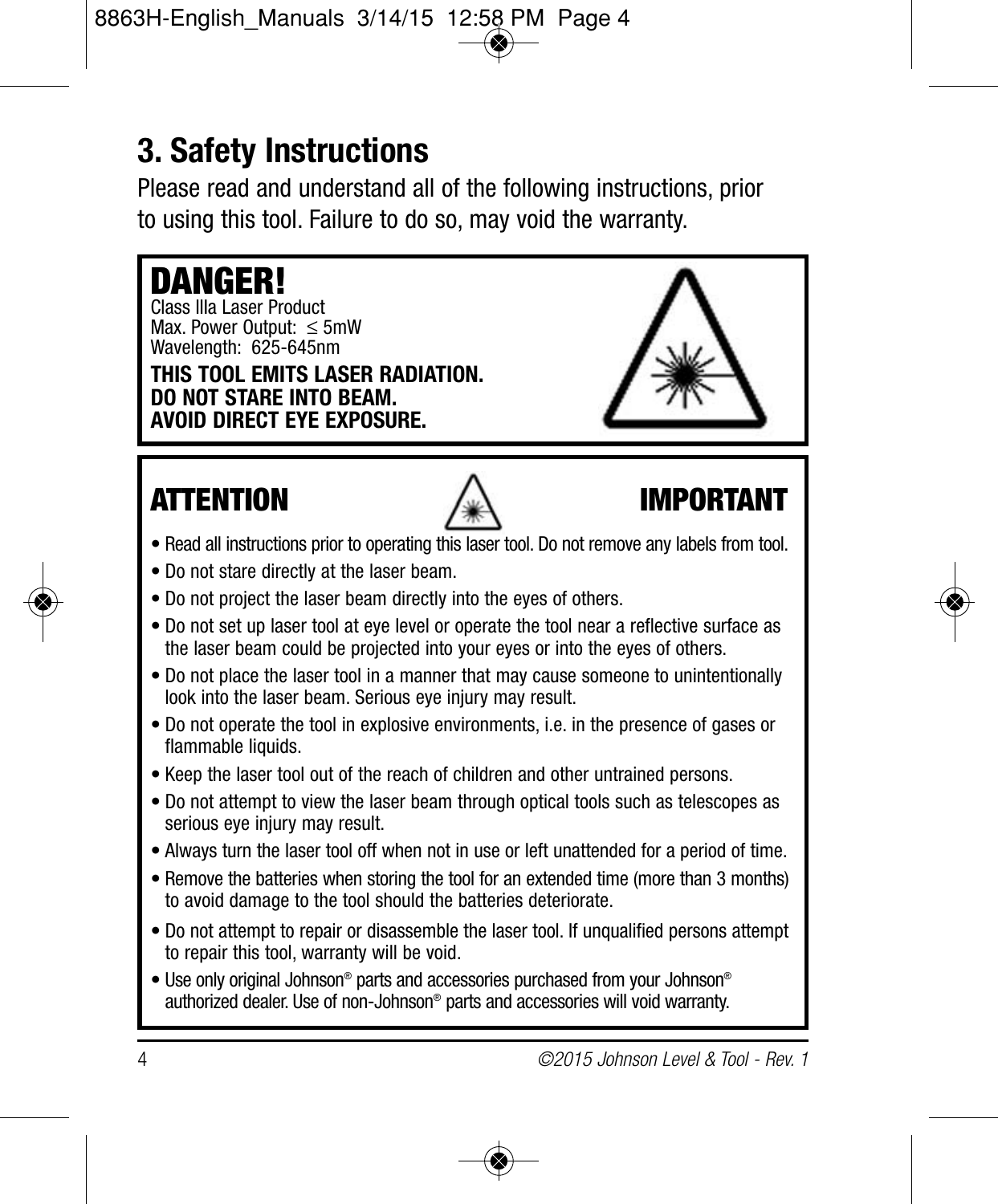### **4. Location/Content of Warning Labels**

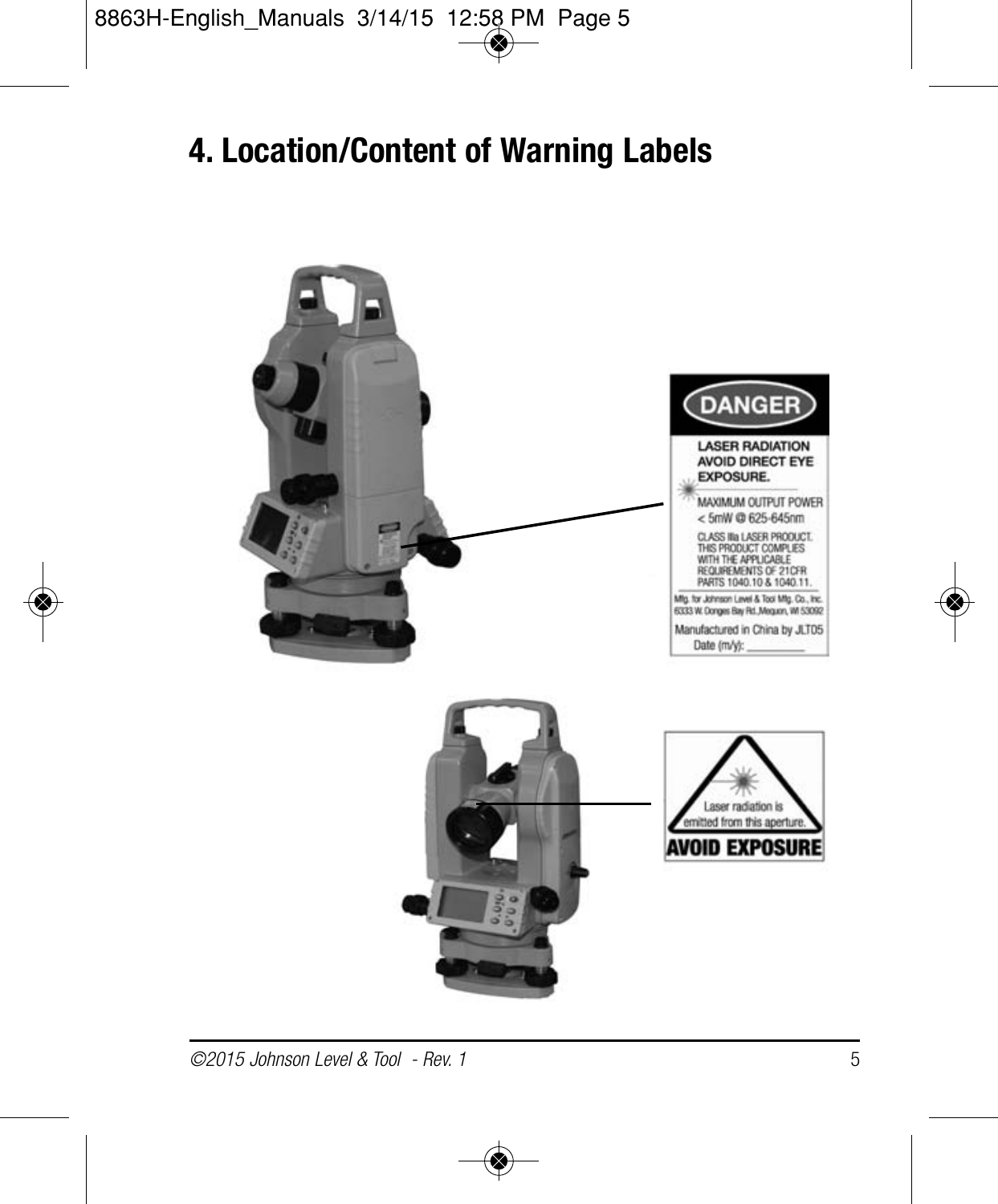### **5. Location of Part/Components**

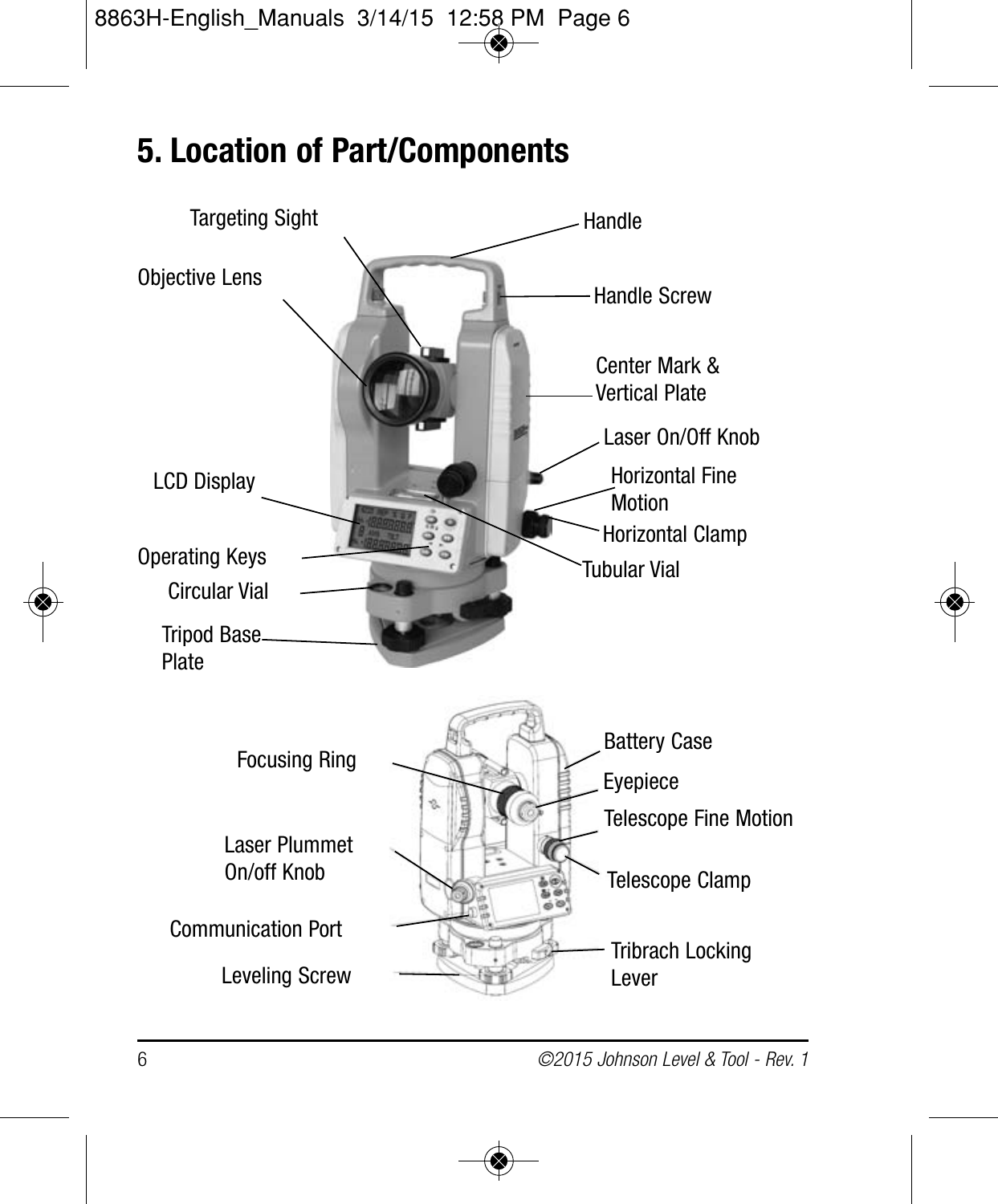### **6. Operating Instructions**

**IMPORTANT:** It is the responsibility of the user to verify the calibration of the instrument before each use.



#### **Display and Display Explanation**

- 1. Ht Total value of repeated angles measured
- 2. V Vertical angle
- 3. Number of repeated measurements
- 4. AVG Value of repeated angle measurements
- 5. HR Angle increases with clockwise turning
- 6. HL Angle increases with counterclockwise turning
- 7. TILT Tilt sensor
- 8. F Function mode
- 9. G Angle unit GON
- 10. % Vertical slope in percent
- 11. REP Repeated angle measurement mode
- 12. Battery power indication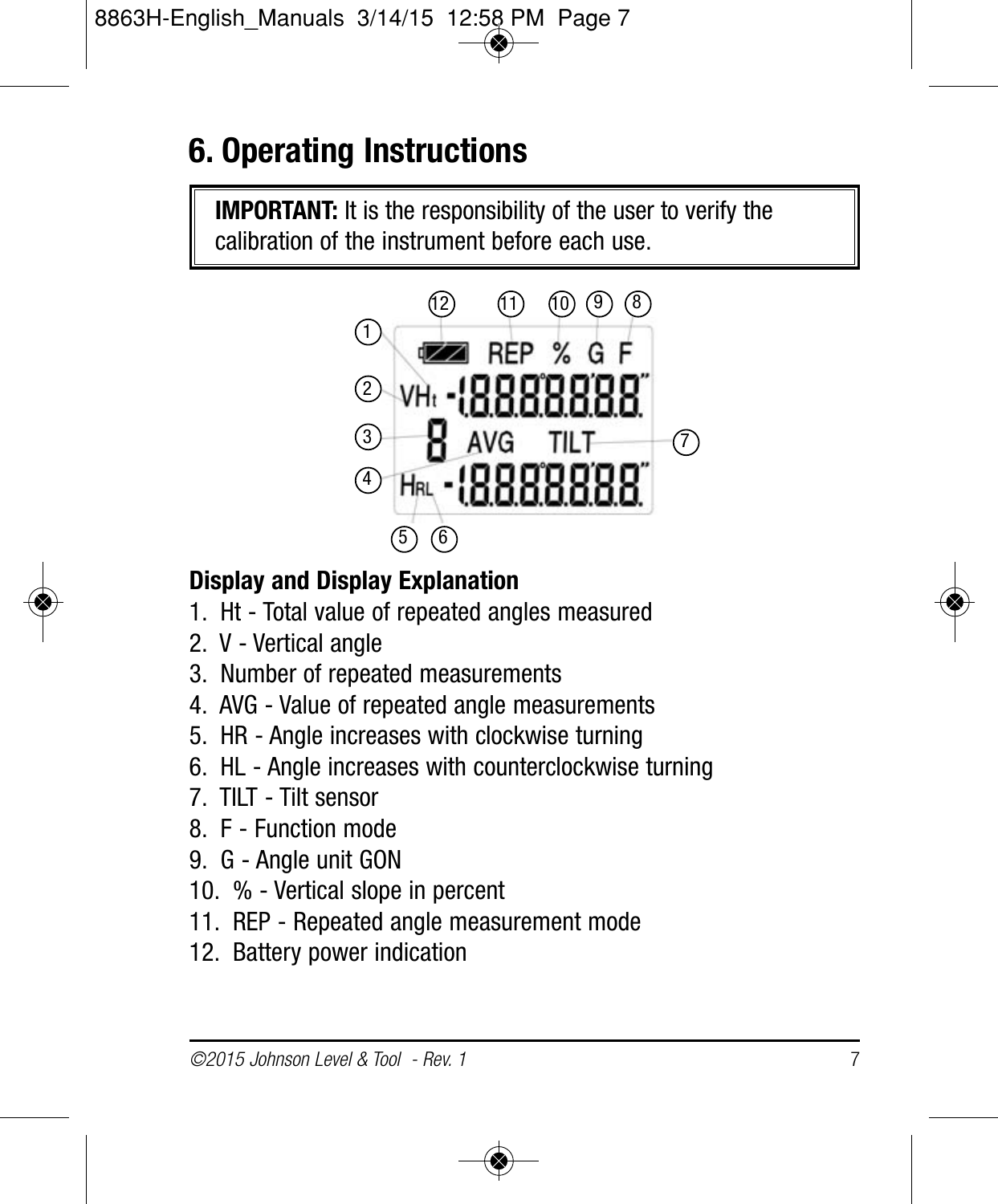**Note:** If the display shows "b" after activating the tilt sensor, the instrument exceeds its compensation range and the instrument should be leveled.

### **Operating Panel and Operating Keys**



**FUN** HOLD

Function key selection

- Hold horizontal angle reading
- **R/L** Set horizontal-angle rotation direction
- ₩. Illuminating the display
- Moving the cursor to the left ◅
- V Moving the cursor to the right
- Δ Change the number indicated by the cursor
- ◑  $0$ SET
	-

Power key

- Zero the horizontal angle reading
- $V/Z$ Change vertical angle to percent of grade
- **REP** Repeated angle measurement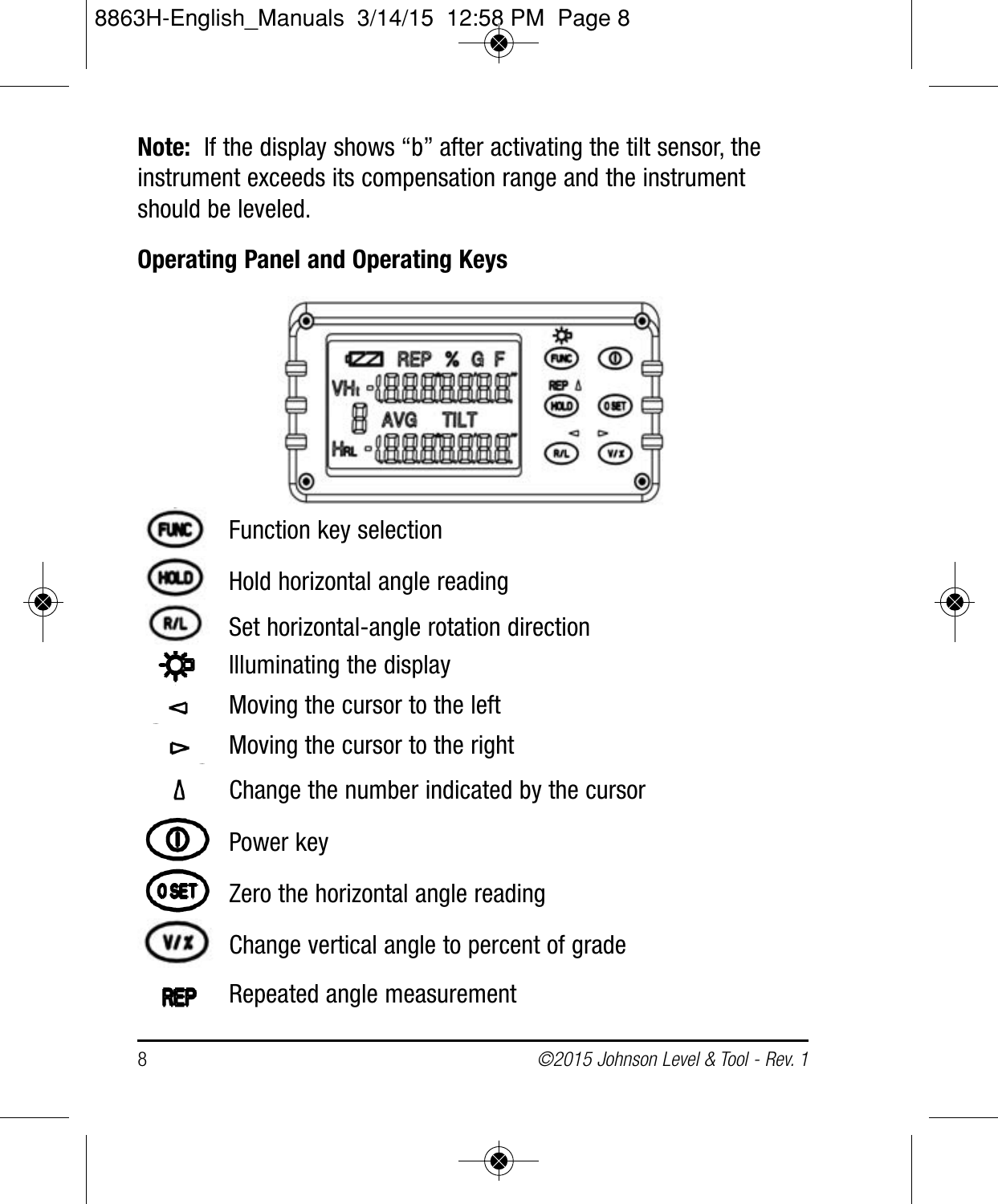#### **Preparation Before Measurement**

#### **Centering and Leveling with Laser Plummet**

- Level and center the instrument precisely to ensure its best performance.
- Extend the tripod legs to a suitable working height with equal length legs. Spread the tripod legs and make the tripod head as level as possible while at the same time placing the center of the tripod head directly over the ground point. Press the leg feet firmly into the ground and make sure the tripod legs are locked.
- Set the instrument carefully on the center of the tripod head orientating the leveling screws centered with each tripod leg. Attach the instrument to the tripod. Make sure the center mark is visible on all three leveling screws (this ensures a complete leveling range).
- With the instrument turned on, turn on the laser plummet by turning the laser plummet on/off knob clockwise. Adjust the Laser Plummet so the laser dot hits the ground clearly. If you cannot see the laser dot hit the ground, carefully lift two of the tripod legs, then pivot on the third leg, carefully moving the tripod until the ground point is within one inch of the laser dot. Press the two tripod feet back into the ground and recheck the laser plummet alignment. Repeat if necessary until the ground point is being hit by the laser dot.
- Now center the instrument's Circular Vial by carefully extending or shortening the tripod leg closest to the bubble. Note: Use only two legs. Repeat until alignment is within 6mm (1/4 inch) or less.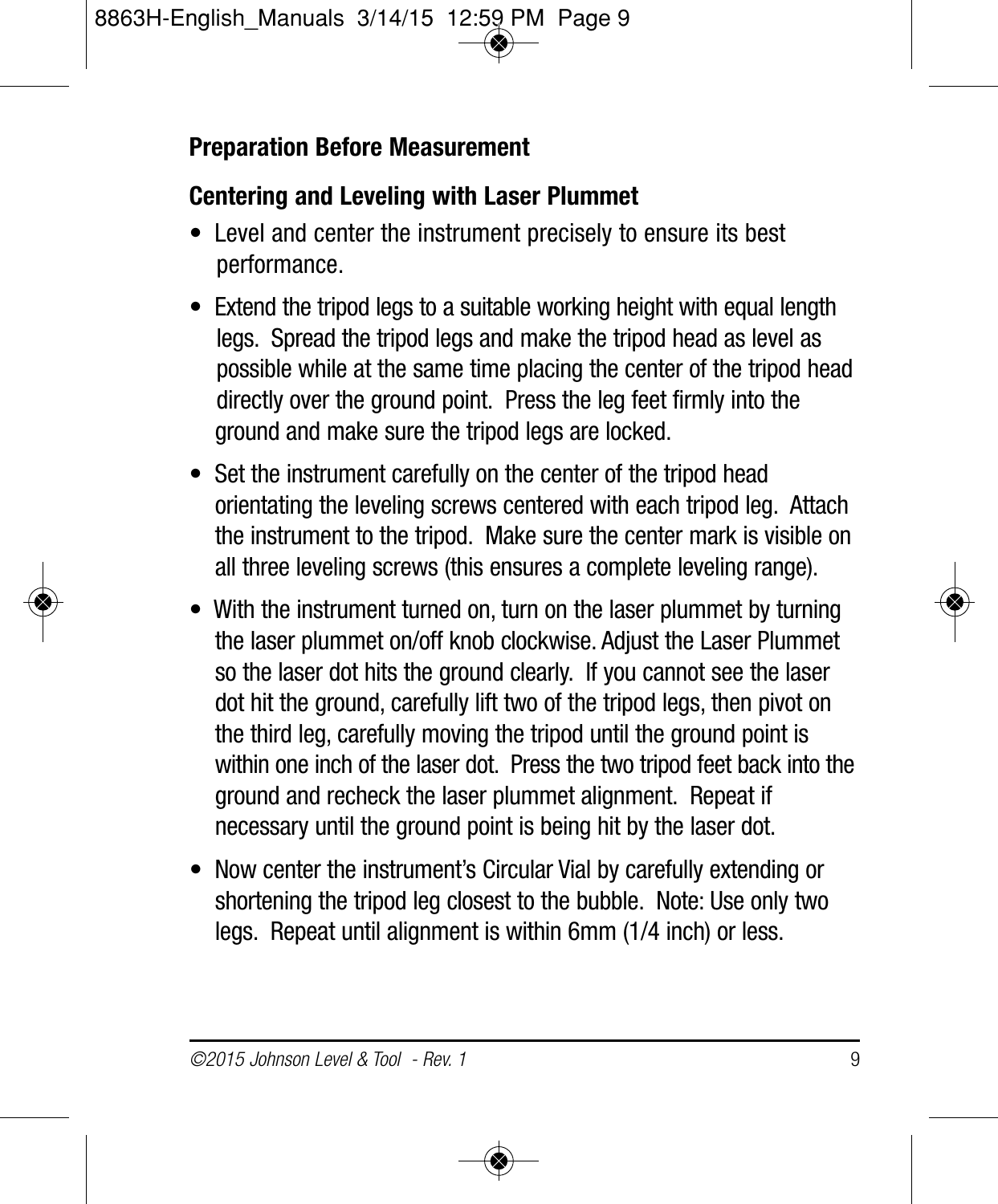- Rotate the leveling screw 1, 2 to move the bubble to the center line of circular level which is perpendicular to the connection line 1, 2.
- Rotate the leveling screw 3 to move the bubble to the center of the circular level.



• Next use the Tubular Vial to accurately level the instrument. Unlock and turn the instrument so that the tubular vial is parallel to BC, any two leveling screws. Note the direction to turn the leveling screws in the graphic. When turning the two screws, adjust them equally. The bubble will move in the direction that your left thumb turns. To move the bubble to the right, turn the B leveling screw in and simultaneously turn the C leveling screw in. To move the bubble left, move both screws out simultaneously. Once centered turn the instrument 90º over A leveling screw and turn screw A in or out until bubble is centered. Go back to the first position BC, and repeat until the bubble is centered in both positions. Then from position BC turn 180º to check the adjustment. If the bubble stays centered or within 1/4 division, you are level.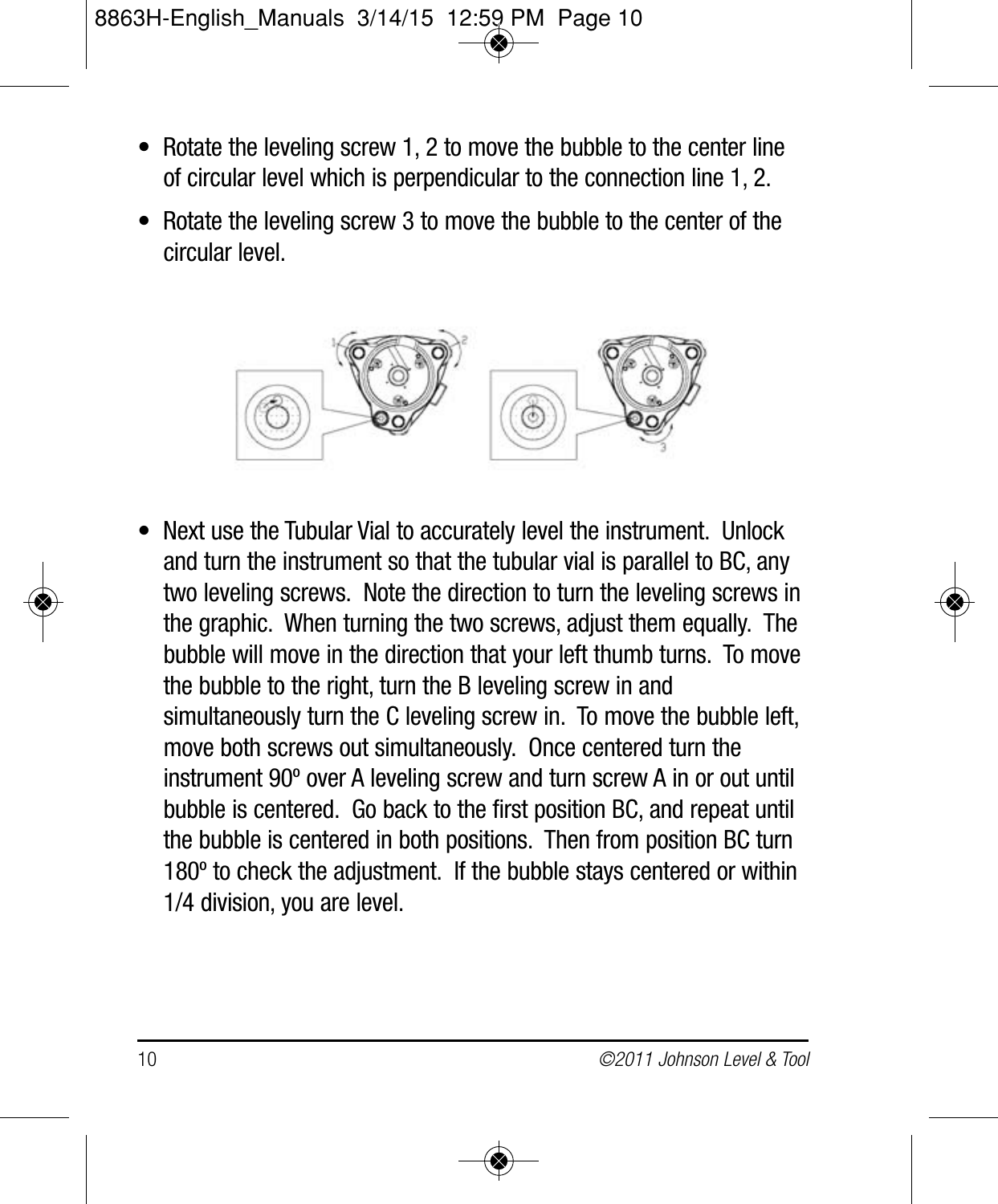• Now check the ground point centering. If you are not directly on the point, carefully loosen the tripod fastener and move the instrument on the tripod head in an x - y direction. Do not rotate the instrument. Recheck leveling and repeat until instrument is level and over the ground point at the same time. With practice, this becomes easier.

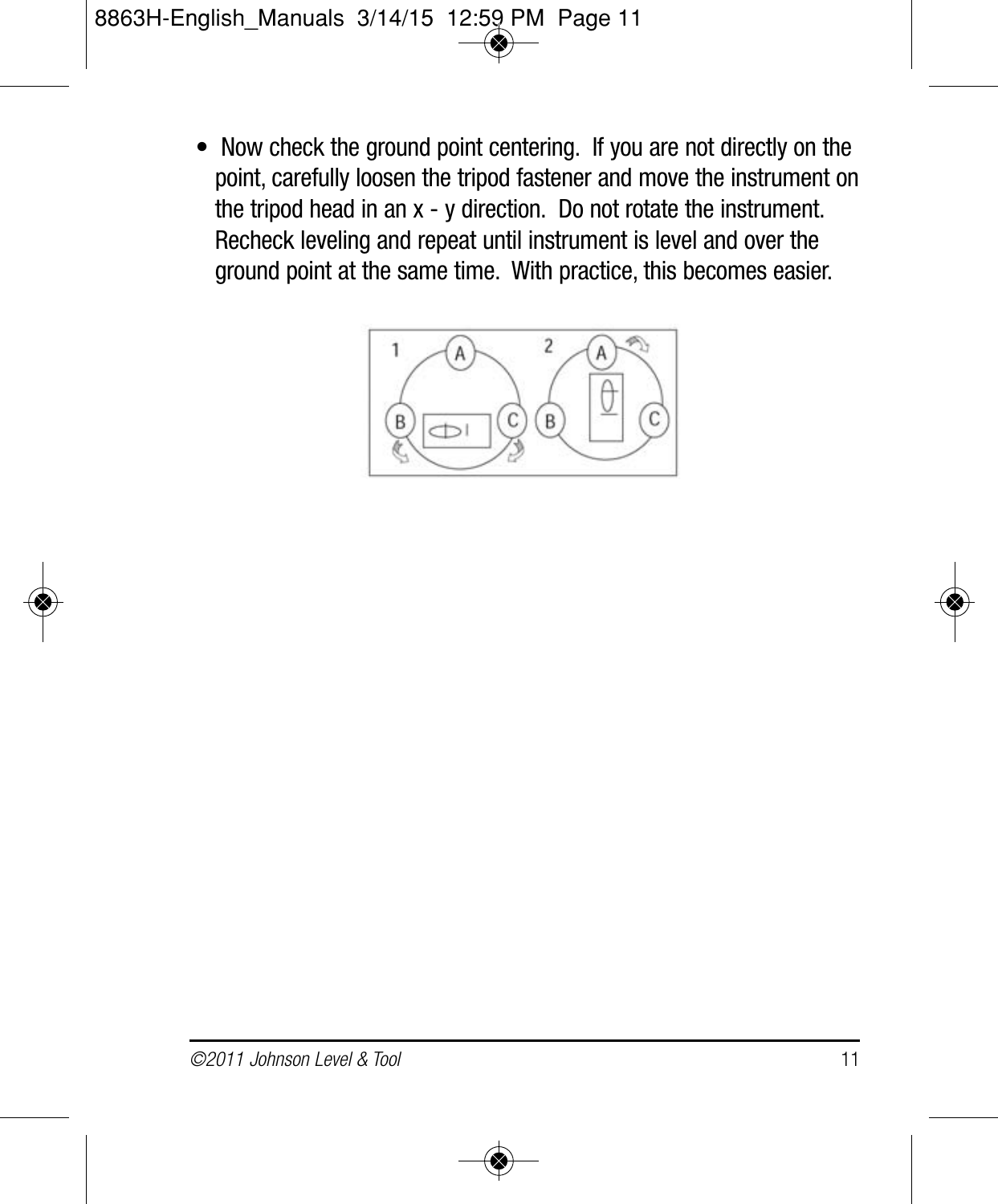### **7. Using the Product**

#### **Turning on the Instrument**

Press the power key on the instrument for 2 seconds and all the symbols will be displayed on the LCD. The buzzer will sound twice and the horizontal angle value and "0-set" will be displayed. When "0-set" is displayed none of the key pads operate except for the power key. Rotate the telescope 360º to activate the vertical measuring mode and to activate the keypad.



#### **Battery Strength Indicator**

The battery symbol on the LCD window displays the current battery strength.



Full power



Effective battery



Effective battery

Weak voltage but still effective, suggest changing battery packs

Powers off automatically after symbol blinks. Replace the battery pack or recharge it.

Battery Strength

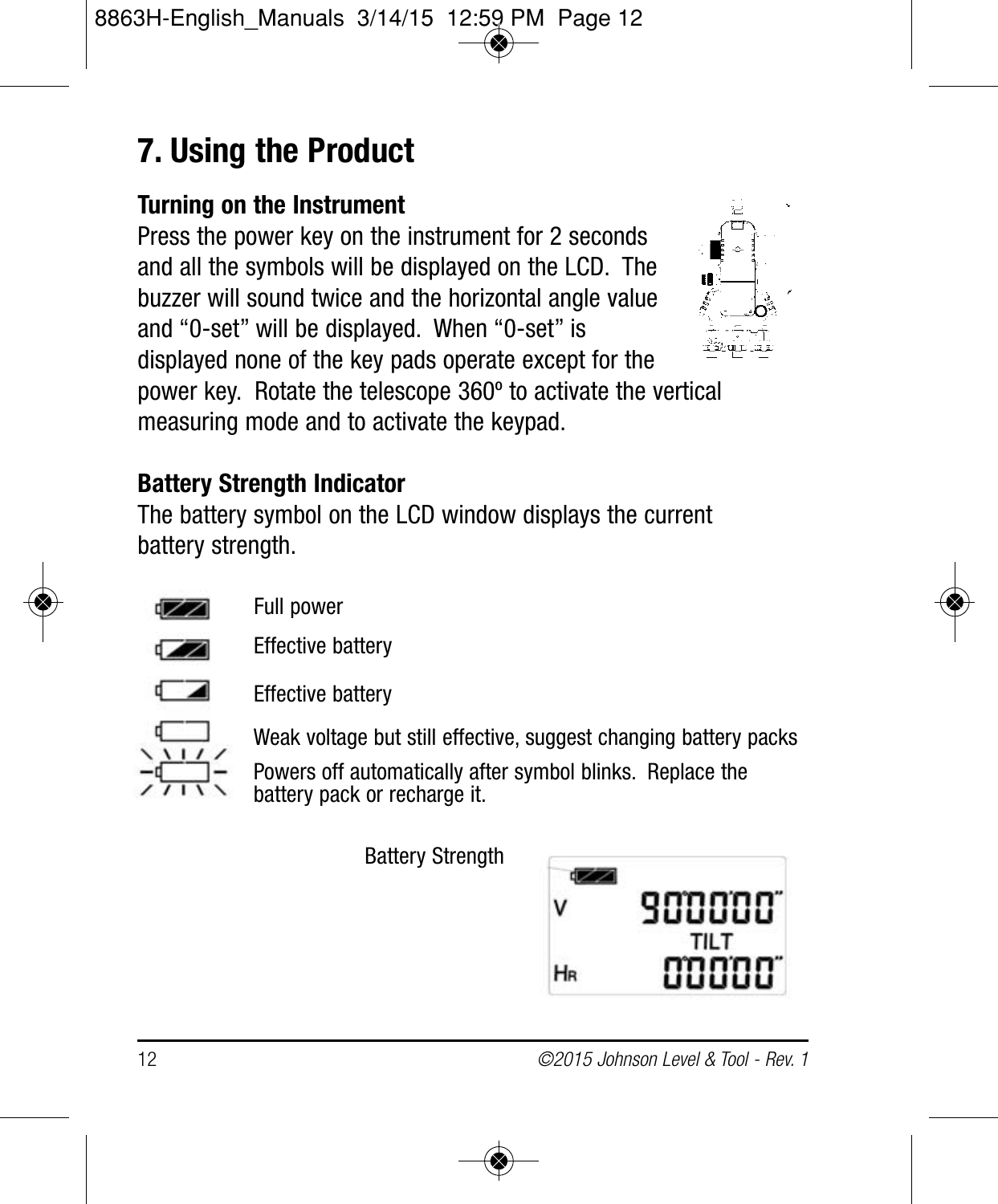#### **Battery Replacement**

Remove Battery Box



Battery Box Button

Push down to remove the battery box



#### **Replace Alkaline Batteries**

- Push down the battery cover tab and pull the battery cover away from the battery box.
- Take the old batteries out and put the new batteries in paying attention to the " $+$ " and " $-$ " pole.
- Snap the battery cover back into place.

#### **Placing the Battery Box on the Instrument**

Place the projection on the bottom of the battery box into the slot on the instrument. Push the top of the battery box until it clicks into place.

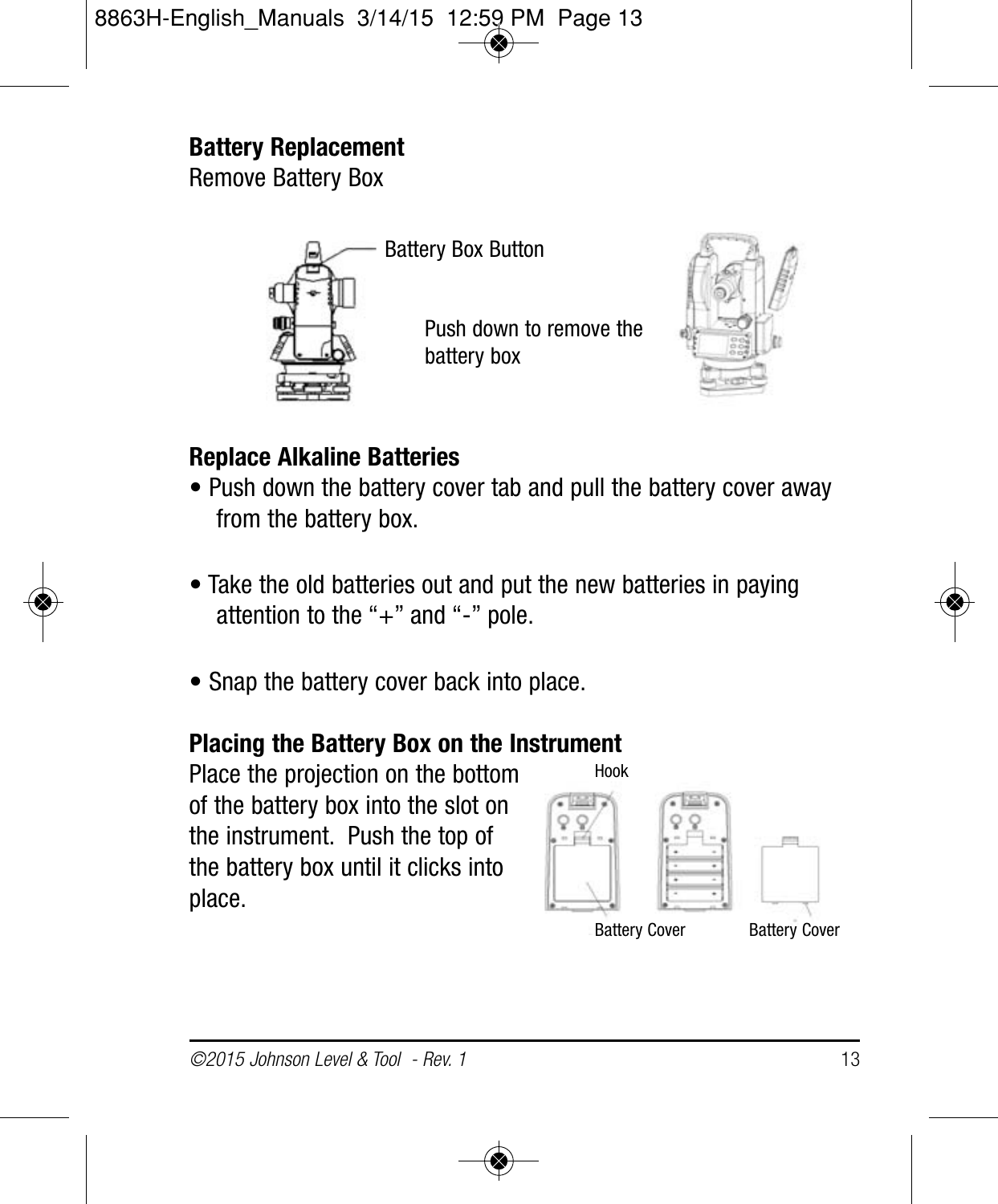#### **Rechargeable Batteries**

- Connect the charger to the AC outlet. Remove the battery box from the instrument and insert plug of charger into the recharge socket of battery box. A red indicator light on the charger means the instrument is recharging. A green light means the instrument is fully recharged.
- The plug should be pulled out from the rechargeable battery box after the unit is recharged, the charger is equipped with an over-charge protective circuit.

#### **Before Using Your Laser**

When you charge the new battery or one which has not been used for long periods of time, it may not reach full charge until after you have discharged it fully in use and recharge it several times.

#### **Measurement of Angle**

Observing in the "Normal" and "Reverse" positions of the telescope.

The normal, or direct, position of the telescope refers to observation with the vertical circle opposite the battery door being on the left. The reverse position refers to observation with the vertical circle being on the right. The mechanical errors can be offset by averaging the values measured in the normal and reverse positions.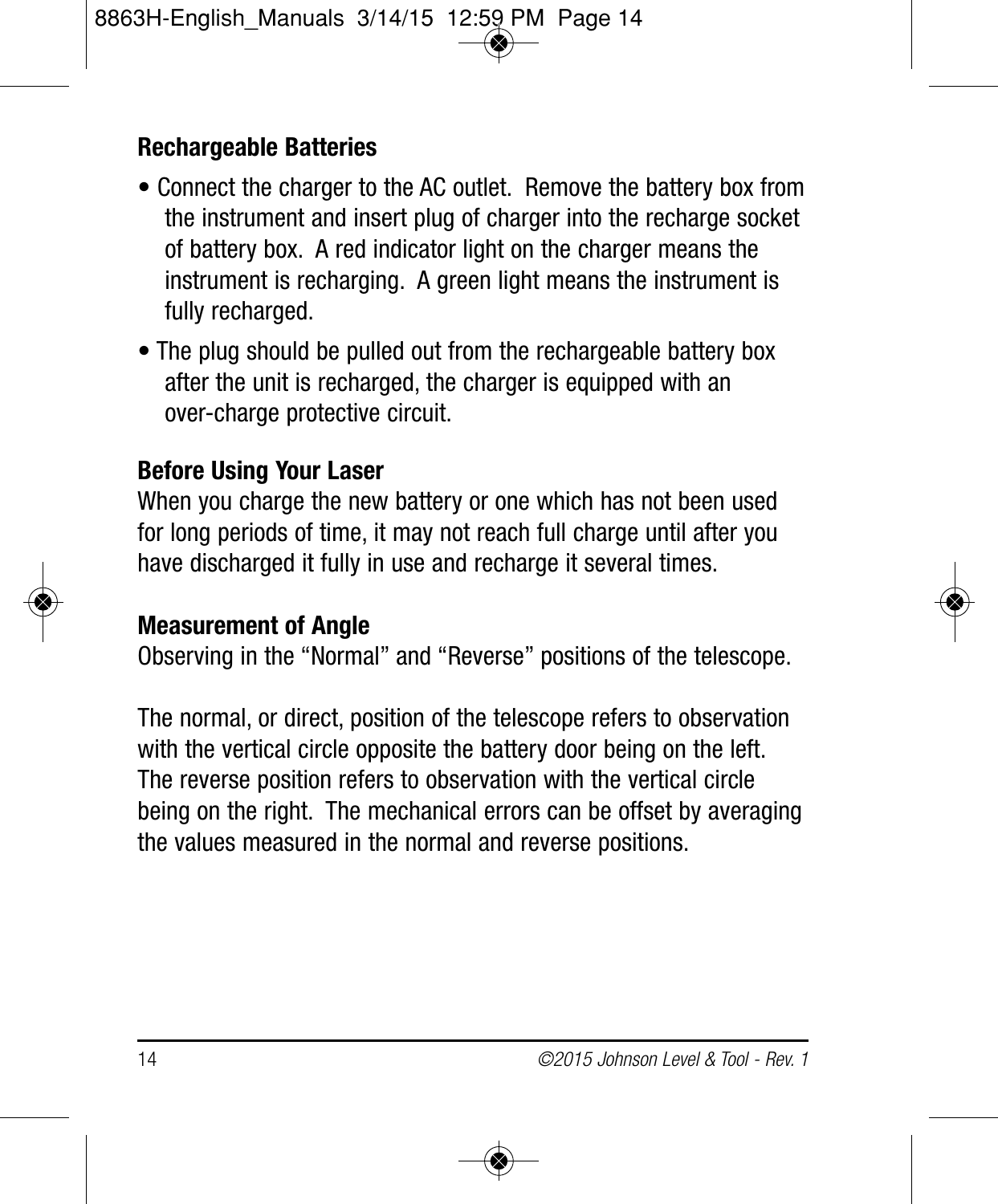#### **Using the Telescope**

- Point the telescope at the target and focus the eyepiece until the crosshair can be seen clearly.
- Aim the telescope coarsely using the targeting sight. Keep a slight distance between the targeting sight and your eye when aiming coarsely.
- Focus the telescope by turning the focusing knob on the telescope.

#### **Horizontal Angle "0-set"**

- 1. Aim at target "A" using crosshair in the telescope.
- 2. Press 0-Set key once to set reading of horizontal angle 0º00'00".
- 0-set key is only available for the horizontal angle.
- Horizontal angle can be set to "0" at any time except when the horizontal angle is in the hold status.

#### **Measuring Horizontal and Vertical Angle (HR, V or HL, V)**

Horizontal angle right rotation increment and Vertical angle measurement (HR, V)

- 1. Aim at the first "A" using the center crosshair.
- 2. Press 0-set key once to set the reading of horizontal angle of target "A" at 0°00'00".
- 3. Rotate the instrument clockwise and aim at the second target "B" to get the horizontal and vertical angle of target "B".





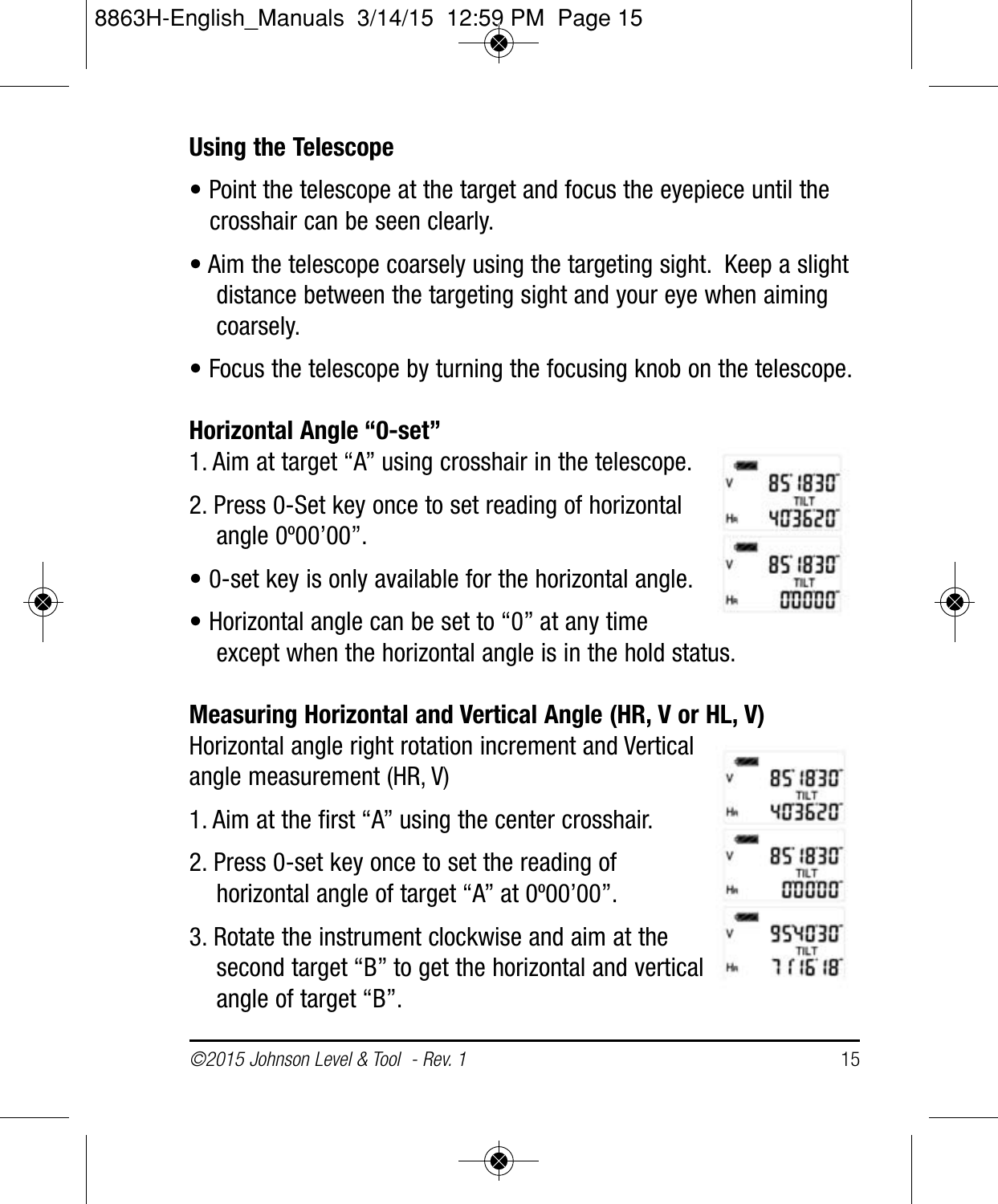#### **Conversion between horizontal angle right (HR) and left (HL) rotation**

- 1. Aim at a target "A" using the center of crosshair in the telescope.
- 2. Press the R/L key to change horizontal angle mode from HR to mode HL.
- 3. Measure in mode HL.
- The R/L button has no effect to the vertical angle.
- Press the R/L button again, and the horizontal angle is transformed back from HL to HR again.

#### **Holding the Horizontal Angle**

Press the HOLD button to hold the horizontal angle. The reading will blink while being held. The reading of the horizontal angle will remain unchanged even if the direction of telescope is changed. Press HOLD button again, the hold of horizontal angle is released.

- 1. Rotate the instrument to the target.
- 2. Press the HOLD key once to lock the value of the horizontal angle, the reading will flash.
- 3. Press the HOLD key again to unlock the reading.
- The HOLD key has no effect to the vertical angle.



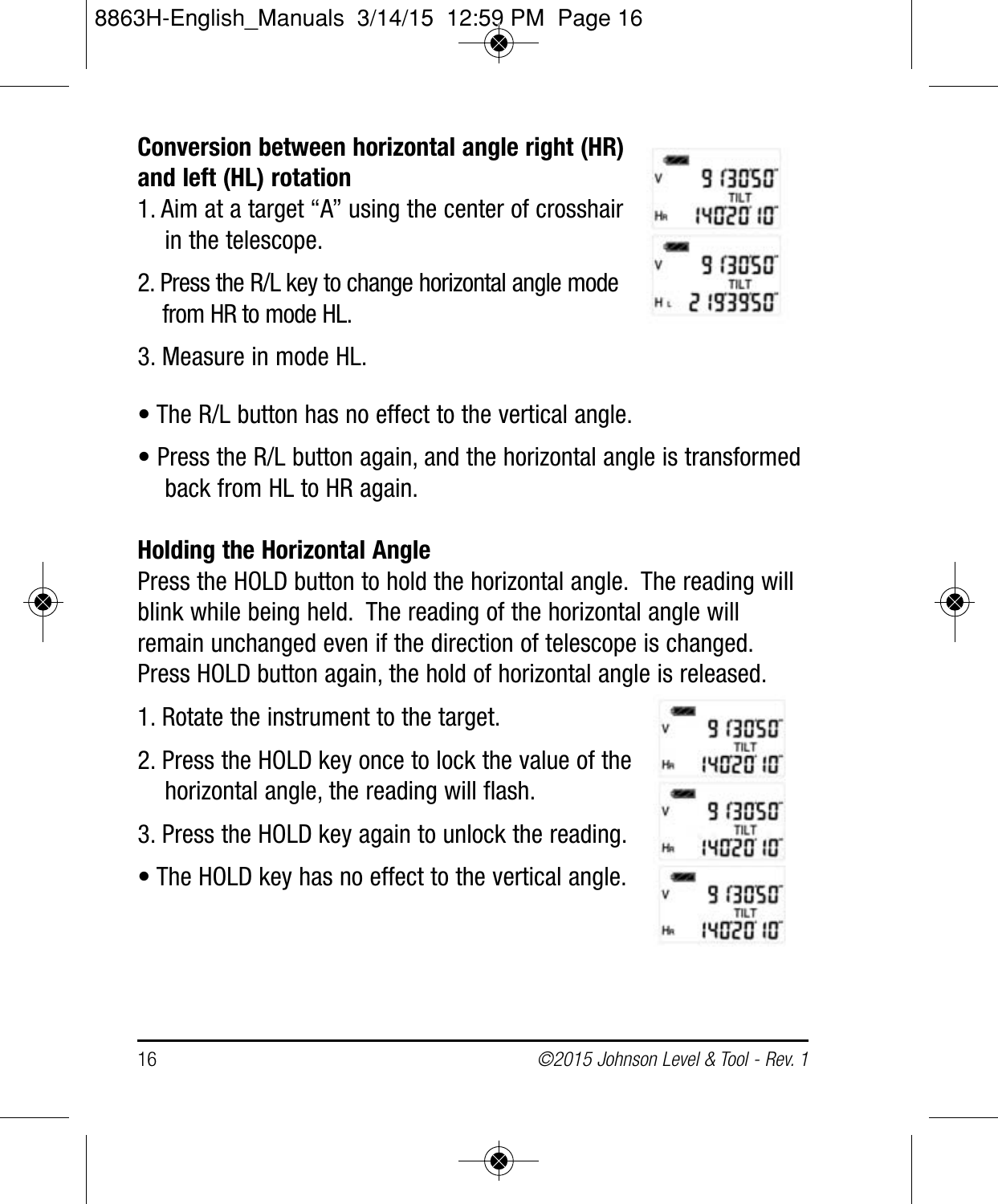#### **Measurement of Vertical Angle**

The angle position can be set as required in the initial setting.



#### **Display of Slope**

- 1. Press the V/% key to switch the vertical measurement shown from degrees to percent of grade.
- 2. Press the V/% key again to switch from grade percent back to the vertical measurement shown in degrees.



**Note:** When vertical angle is converted to slope, the precision of the slope reading is two digits after the decimal. The value of slope is displayed only within a 45º (100%). When measure angle exceeds 100%, the percent will be shown as "----".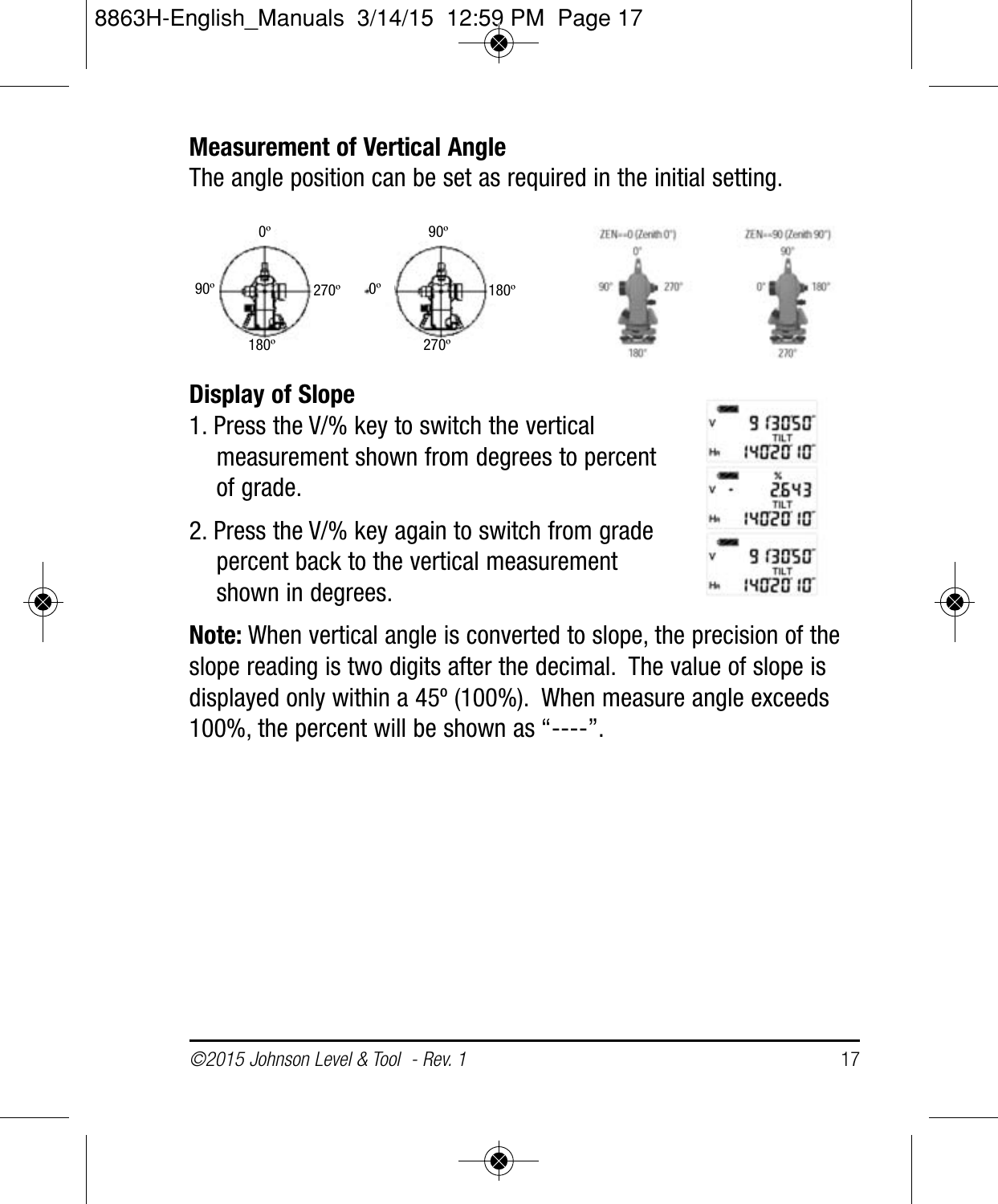#### **Repeat Angle Measurement**

- 1. Press the FUNC key.
- 2. Press the REP key to put the instrument in repeat mode.
- 3. Aim at the first target "A" and press the 0-set key once to set the first target reading 0º00'00".
- 4. Rotate the instrument and aim at the second target "B".
- 5. Press the HOLD key to hold the horizontal angle and store it in the instrument.
- 6. Rotate the instrument to aim at the target "A" again. Press R/L key to release the angle hold status.
- 7. Rotate the instrument to aim at the target "B" again.
- 8. Press the HOLD key to hold the horizontal angle and store it in the instrument. Double and average angle-value will be shown on the display.
- 9. Repeat the last three steps according to measuring requirements.
- 10. If needed return back to normal angle measurement, press FUNC key, and then press the HOLD key.

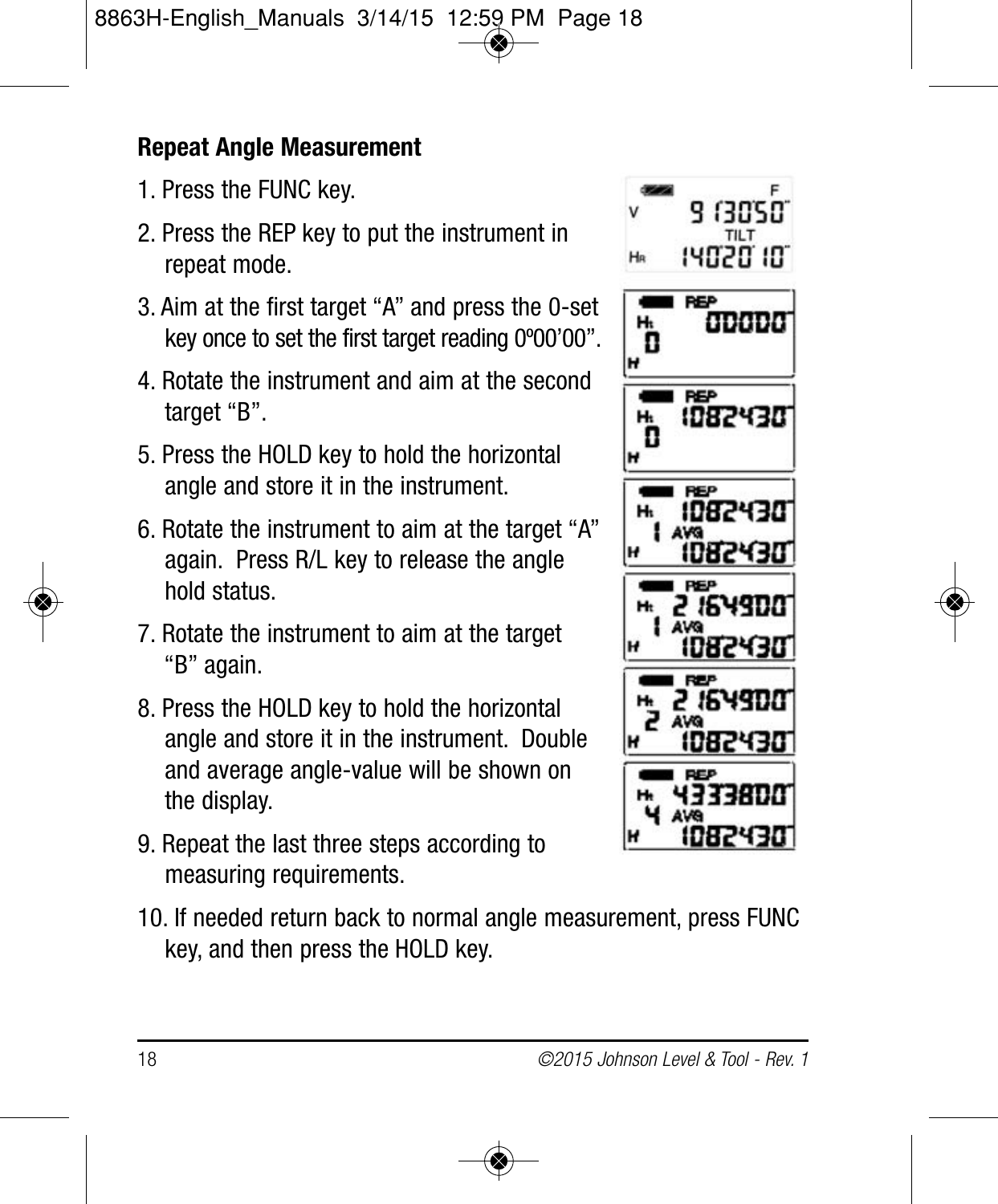- The reading of horizontal angle can accumulate to reach +1999º59'59" when in repeat angle measurement mode.
- Repeat measurement does not function if the angle between two targets is less than 30".
- The repeat measurement should be limited to 15 times when the instrument is in the repeat measuring mode, otherwise the error Err-04 will be shown. Start again from step 1.
- Err-04 will show on the display when measuring  $> +30$ " during the repeat measurement, then go back to step 1.
- Press the FUNC key, and then press the HOLD key to withdraw from repeat measurement and back to the original status.

#### **Switching Between Measuring Units**

This instrument has three types of angle measurement units to choose from: DEG, GON and MIL and can be chosen in the preliminary setting, or by following this procedure. Simultaneously press R/L and V/%, the angle measurement units will switch between DEG, GON and MIL.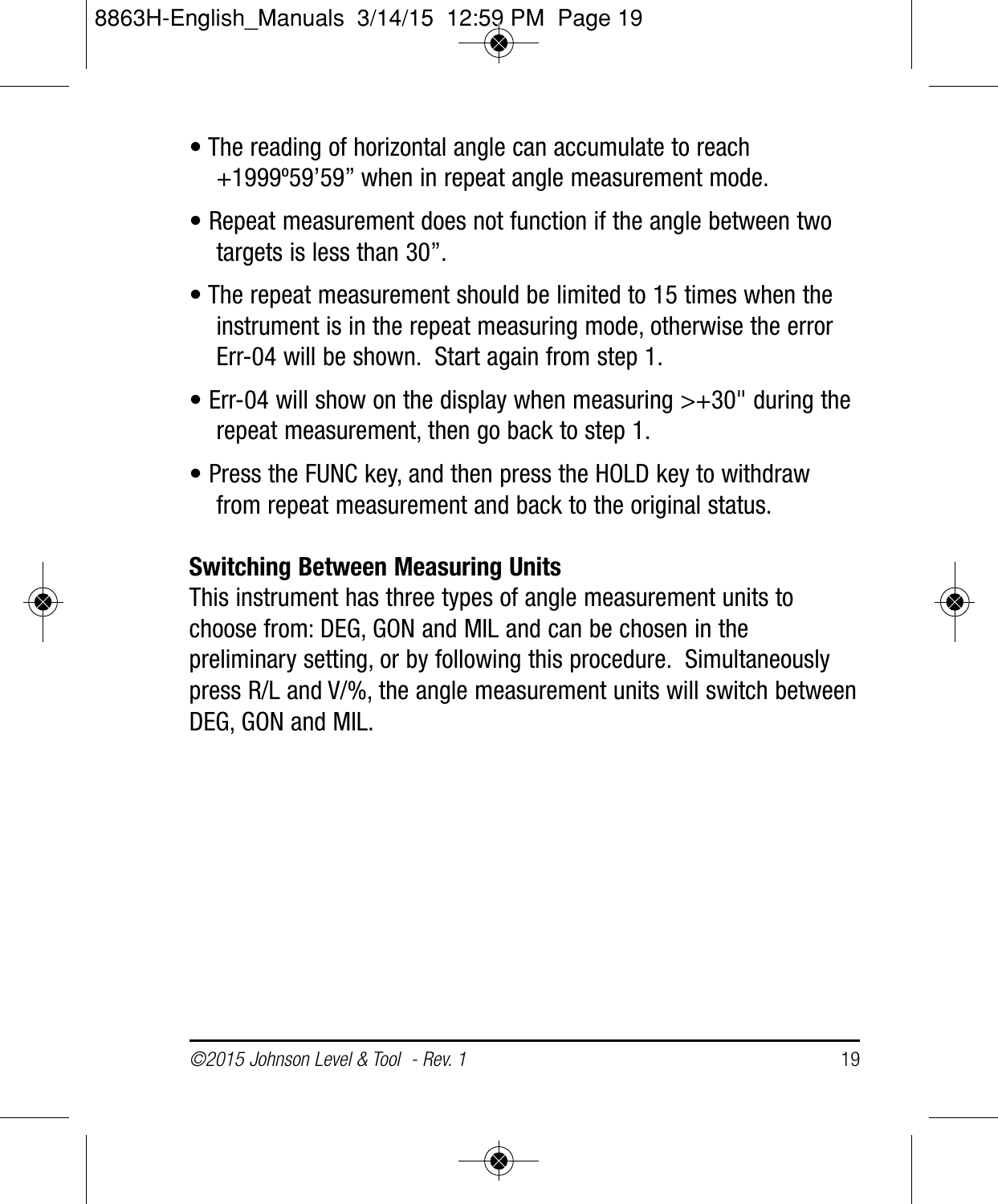#### **Other Functions Measuring Distance Using the Stadia Method**

Read the leveling rod using the stadia hair on the reticule of the telescope. Multiply the reading by 100 to obtain the actual distance L from the target to the measured point. (100 is the multiplication constant error of the instrument, i.e.  $1 = 1 \times 100$ )



#### **Tilt Sensor**

This theodolite is equipped with a tilt sensor. The inclined angle of the instrument will be compensated automatically by the tilt sensor. If the instrument is inclined too much, a symbol "b" will be shown on the display , this means the instrument exceeds the compensated range. Level the instrument by hand.

To turn on the tilt sensor and hold the R/L button in for 3 seconds after moving the telescope to get into vertical measuring mode. The word "Tilt" will appear on the display. If the instrument is inclined within  $+3^{\circ}$  the tilt sensor can compensate the vertical angle. If the inclination is greater than  $+3^{\circ}$  the instrument will display "b".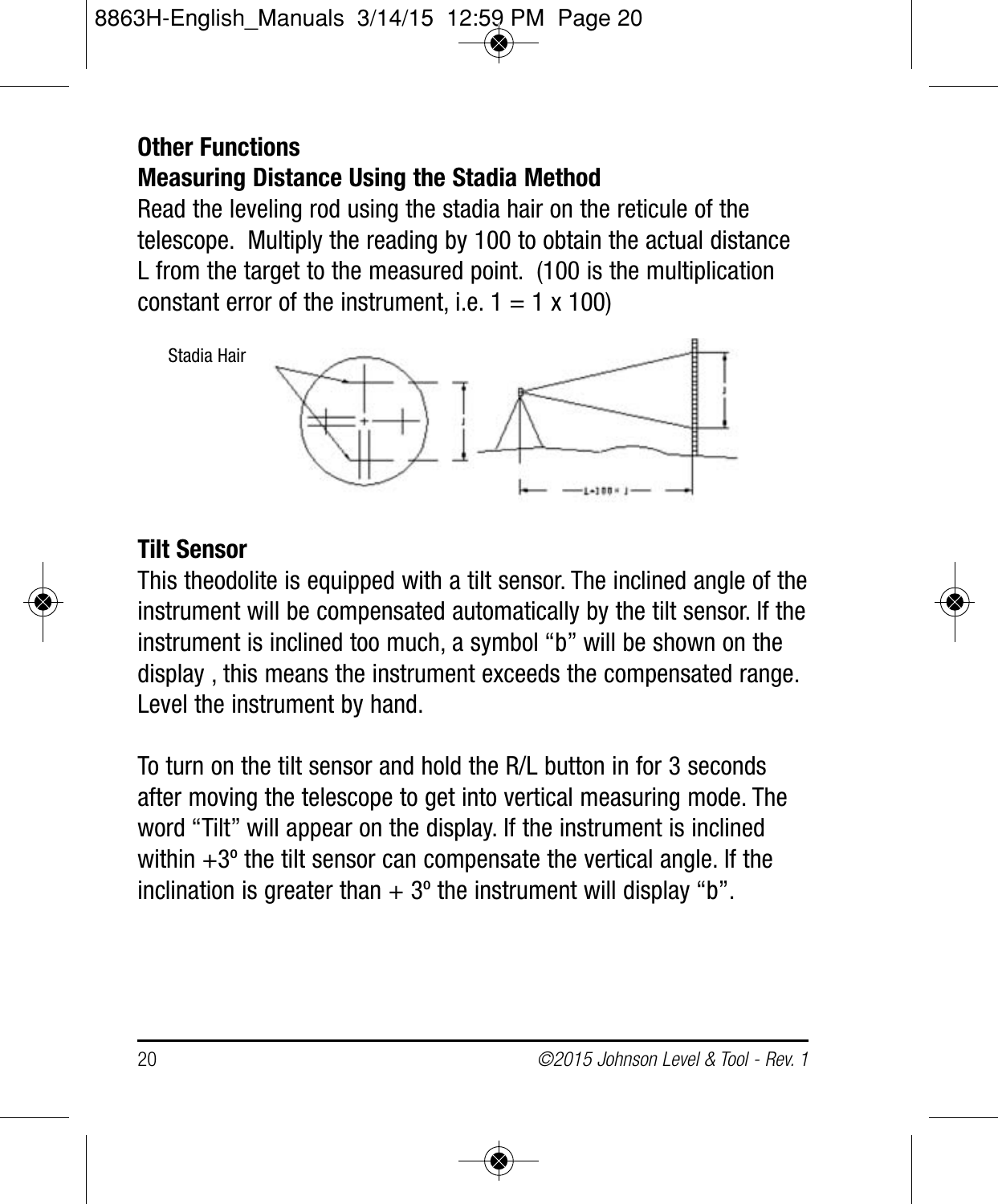#### **Sound Function**

When the sound function is activated and the instrument is rotated. the instrument will sound when the horizontal angle passes  $0^\circ$ ,  $90^\circ$ , 180°, & 270°. Please refer to "initial setting" chapter to set horizontal angle sound function.

#### **Backlight LCD Telescope Reticle and Timing Power-Off**

The display and telescope's reticle on this theodolite are equipped with a lighting device. Press the FUNC key twice to turn on the light. Press the key twice again to turn it off. The instrument will automatically turn off to save power if it has not received an operation within 10 minutes, 20 minutes or 30 minutes. Please refer to the "initial setting" section.

#### **Laser (Telescope)**

With the instrument turned on, turn on the laser on/off/adjustment knob. Turning the knob all the way to the right will increase the beams visibility. The laser dot can be focused using the focusing ring. The beam is emitted from the objective lens and does not impede viewing. The laser dot will not be seen when sighting through the eyepiece lens.

#### **Laser (Plummet)**

With the instrument turned on, turn on the laser plummet on/off knob turning it all the way clockwise. The laser plummet will turn off when the instrument is turned off.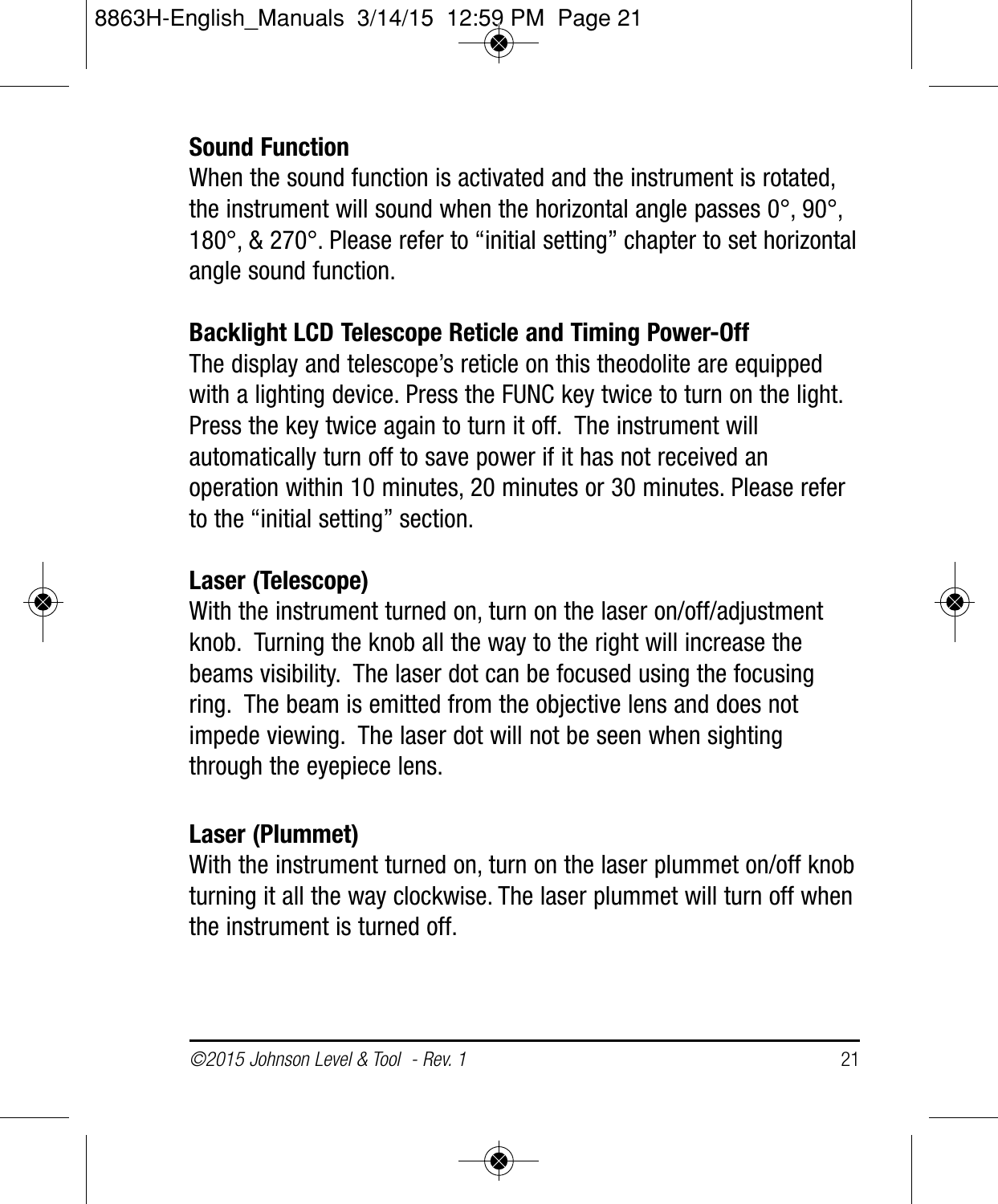#### **INITIAL SETTING**

#### **Initial Setting Instruction**

The instrument has several settings for your option to meet different requirements of measuring. After your purchase and before your operation, do the initial setting for the instrument.

#### **Item Setting**

| No.            | Item                                                    | <b>Description</b>                                                 | <b>Parameter Setting</b>                 |                     |                                           |                          |                            |                        |
|----------------|---------------------------------------------------------|--------------------------------------------------------------------|------------------------------------------|---------------------|-------------------------------------------|--------------------------|----------------------------|------------------------|
| 1              | Reading resolution<br>(minimal reading<br>display unit) | 40-6936                                                            | Setting 0<br>1"                          |                     | Setting 1<br>2"                           |                          | Setting 2<br>5"            |                        |
| $\overline{2}$ | Sound function                                          | Confirming sound<br>every 90°                                      | Setting 0<br>0FF                         |                     | Setting 1<br>0N                           |                          |                            |                        |
| 3              | Angle unit                                              | Selecting angle display<br>unit DEG. GON. MIL                      | Setting<br>n<br>DEG                      |                     | Setting<br>GON                            |                          | Setting<br>2<br><b>MIL</b> |                        |
| 4              | <b>Automatic</b><br>Shut-off                            | Setting interval for<br>automatic shut-off<br>without an operation | Setting<br>n<br>0FF                      | Settina<br>$10$ min |                                           | Settina<br>2<br>$20$ min |                            | Setting<br>3<br>30 min |
| 5              | Measuring mode for<br><b>Vertical Angle</b>             | Setting measuring<br>mode for vertical angle                       | Setting 0<br>Setting 1<br>vertical angle |                     | Setting 2<br>zenith angle<br>height angle |                          |                            |                        |
| 6              | <b>Tilt sensor</b>                                      | Set tilt function                                                  | Setting 0<br>0FF                         |                     | Setting 1<br>0N                           |                          |                            |                        |
| $\overline{7}$ | Data transmission                                       | Set data transmission<br>function                                  | Setting 0<br>0FF                         |                     | Setting 1<br>0N                           |                          |                            |                        |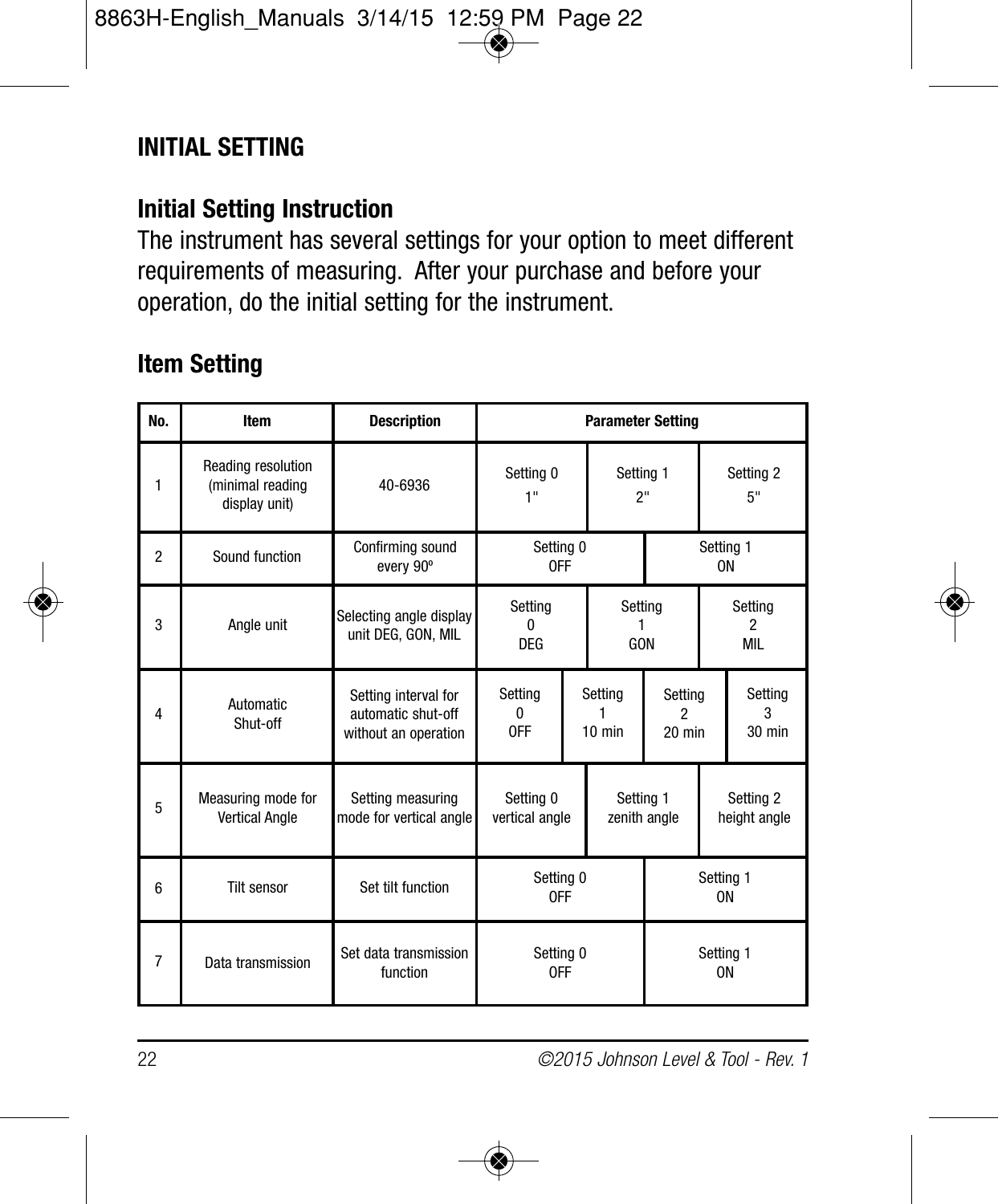#### **Settings**

Power on the instrument, press the FUNC key once, then press the power key once. The instrument will enter the initial setting mode and will display as follows:



Move to the digit required by using the Left  $\leq$  or Right  $\geq$  keys. Change the digit value using the up  $\Lambda$  key. After changing the various settings, press the FUNC key once, and then press Power key once to exit the setting status and return back to the anglemeasuring function. The new settings will be saved.

#### **Factory Settings**

- Minimal Resolution Reading: 5" (40-6936)
- Sound Function: OFF
- Angle Display Unit: 360º
- Automatic Shut Off: OFF
- Measuring-Mode for Vertical Angle: Vertical Angle
- Tilt Sensor: OFF
- Data Transmission Function: OFF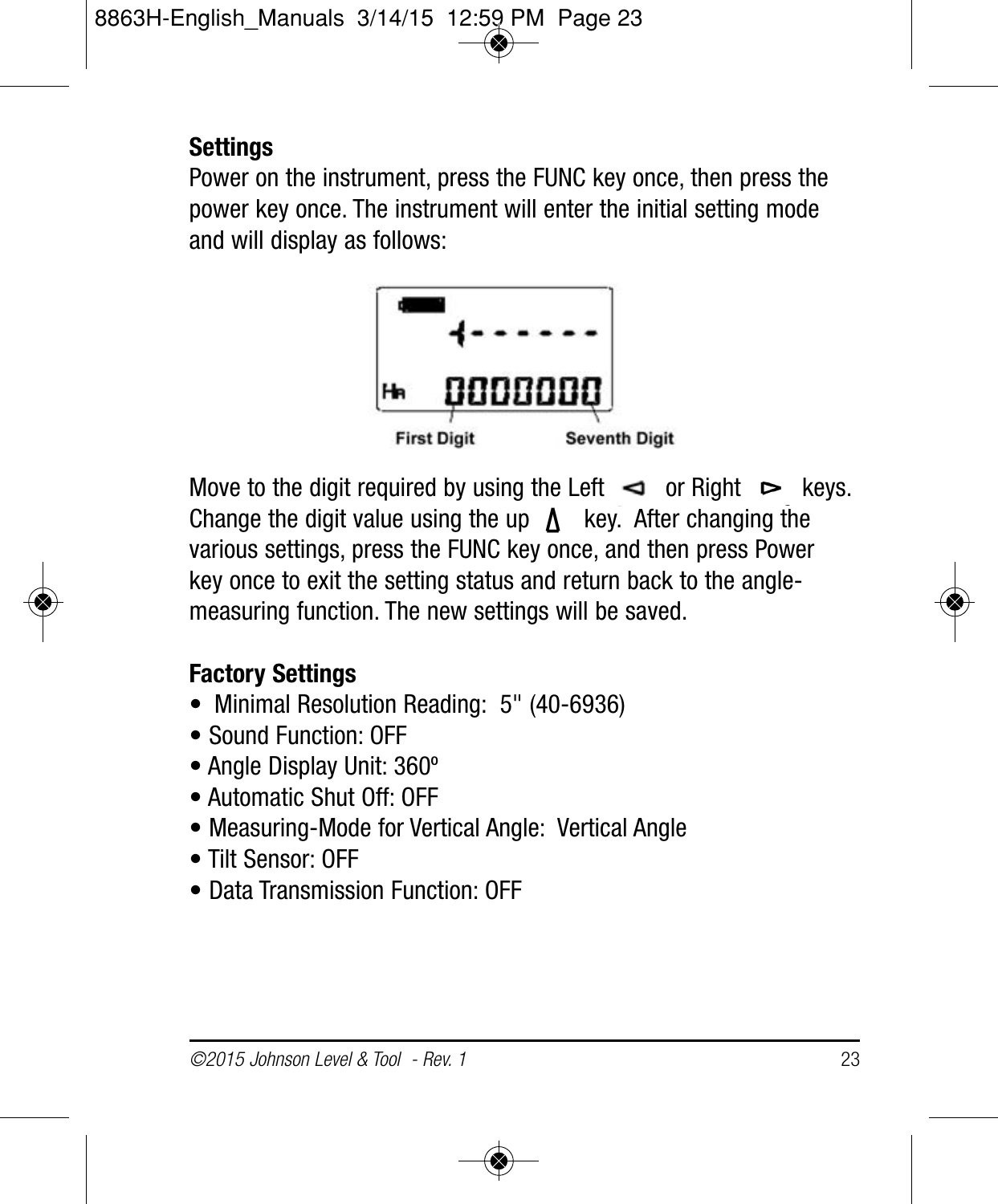#### **Error Display**

| Display  | <b>Error Display &amp; Explanation &amp; Action</b>                                                                                                                                                                                   |
|----------|---------------------------------------------------------------------------------------------------------------------------------------------------------------------------------------------------------------------------------------|
| h        | Instrument exceeds its self-leveling range, level the instrument again.                                                                                                                                                               |
| $Err-04$ | Difference between every measuring value exceeds 30" during the repeated angle measurement.<br>Press "0-SET" key and measure again.<br>Measuring times of repeated angle measurement is more than 15. Press "0-SET" to measure again. |
| Frr-06   | Errors during the process of the vertical angle 0-set or adjusting 0-set when the inclination<br>to the horizontal angle exceeds 45° the instrument needs adjusting.                                                                  |

**Note:** If above errors appear, act according to corresponding actions mentioned above. If errors still exist, then the instrument needs repair.

#### **Installation and Removal of the Base Base Removal**

- Rotate the Tribrach locking lever 180° counterclockwise.
- Hold the base plate with one hand, and with the other hand lift up the instrument by the handle.

#### **Base Installation**

- Lift the instrument by hand, and aim the positioning block to the notch on the base plate. Mount the instrument on the base plate carefully.
- Tighten the clamp knob on the base plate.

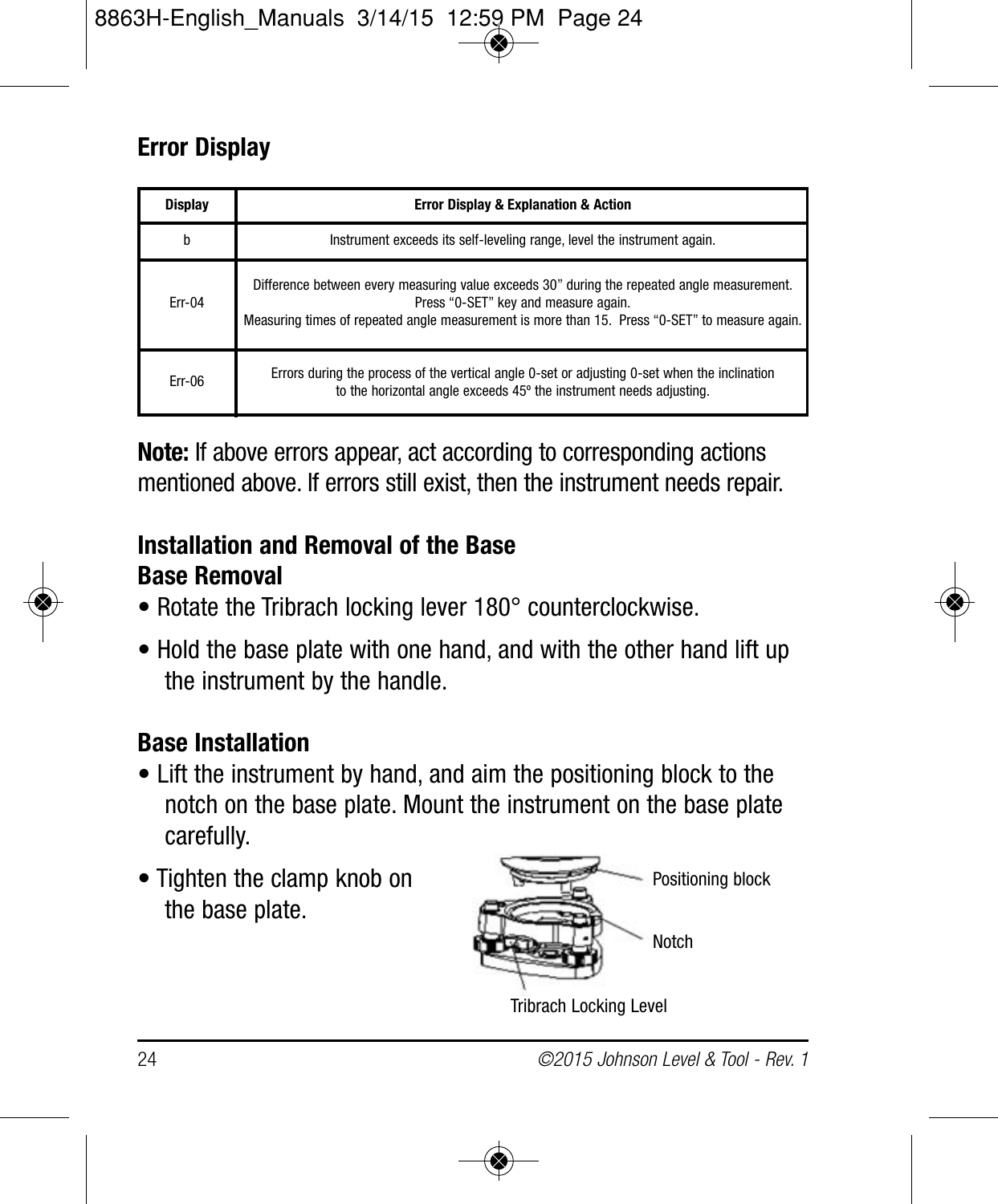### **8. Self-Check & Fine Calibration**

**IMPORTANT:** It is the responsibility of the user to verify the calibration of the instrument before each use.

- Calibration should be carried out according to the following steps because each step's calibration is based on its former one's result. Disorder of the steps will default the calibration.
- Tighten the screw after calibration. Be careful not to over tighten because excessive tightening will damage the thread.
- After calibration, repeat the inspection to make sure that the calibration has been successful.

#### **Check and Calibrate The Tubular Vial Checking**

- Attach the instrument to a tripod and rough level. Position the tubular vial parallel to a line connecting any two of the three leveling screws on the base. Adjust the two leveling screws so that the tubular bubble is centered.
- Turn the instrument 180º and check if the bubble remains at center.

#### **Calibrating**

- If the bubble remains at the center, no adjustment is required. Otherwise, perform adjustment as follows:
- Using the bubble adjustment screws and adjustment pin, move the bubble towards the tube center for half of the error.
- Turn the leveling screw to correct the other half of the error so that the bubble is centered.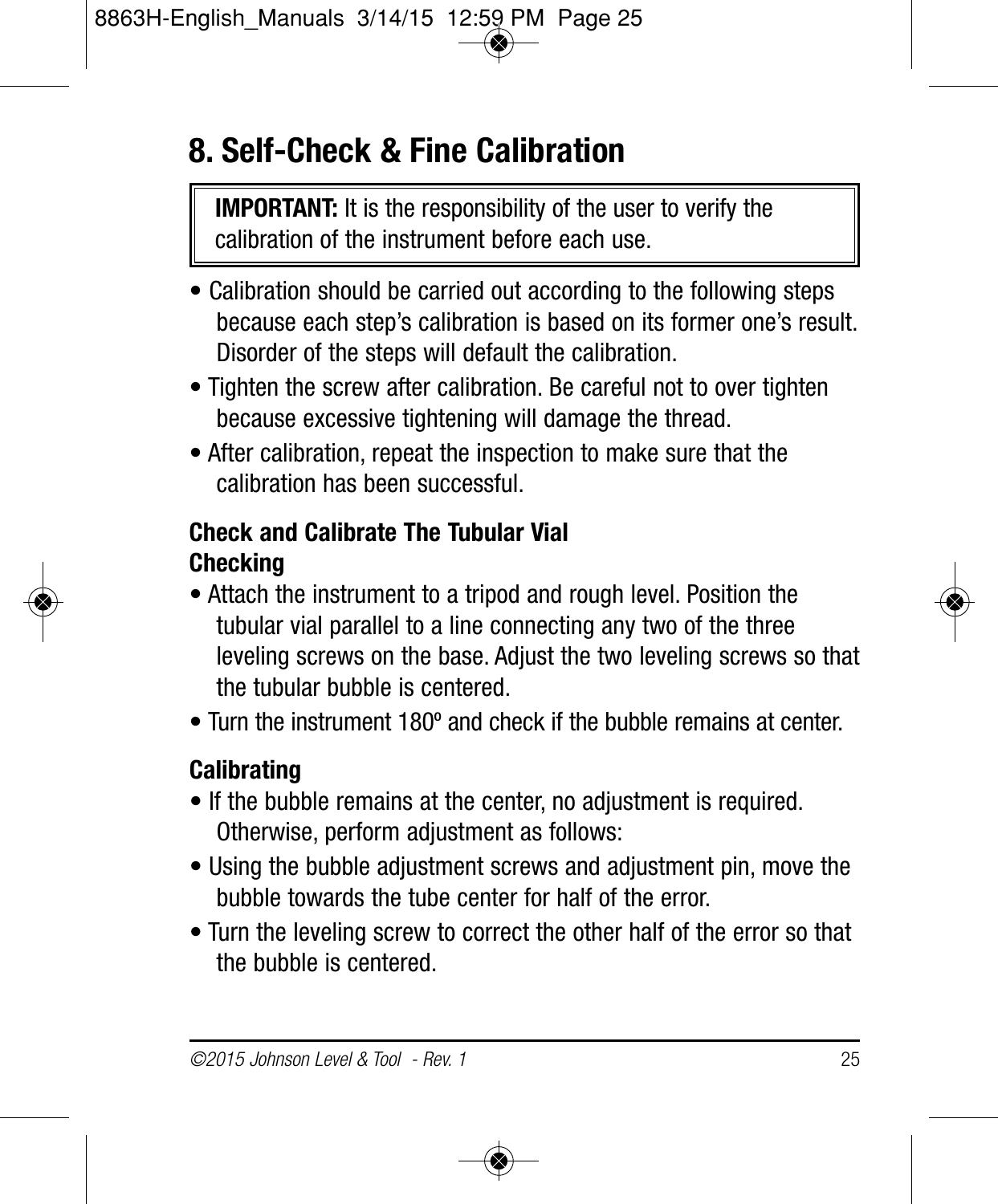• Rotate the instrument 180 degrees and check if the bubble remains centered. If the bubble is centered, the adjustment is complete. If not, repeat the steps until the bubble is centered when the instrument is at any position.

#### **Check and Calibrate The Circular Vial Checking**

If the circular vial is centered correctly after leveling the instrument by the tubular vial, then no further calibration is necessary. If not, proceed with the following calibration.

#### **Calibrating**

There are three adjusting screws on the bottom of the circular vial. When calibrating, loosen the screw opposite to the bubble's moving direction (one or two), and then tighten the



screws along the bubble's moving direction to center the bubble. The tightening of these three screws should be consistent. Circular Vial

#### **Perpendicularity of Vertical Crosshair Reticle of Telescope Checking**

- Mount the instrument on the tripod and level it carefully.
- Set a target point, A, 50 meters away from the instrument, aim the telescope at point A .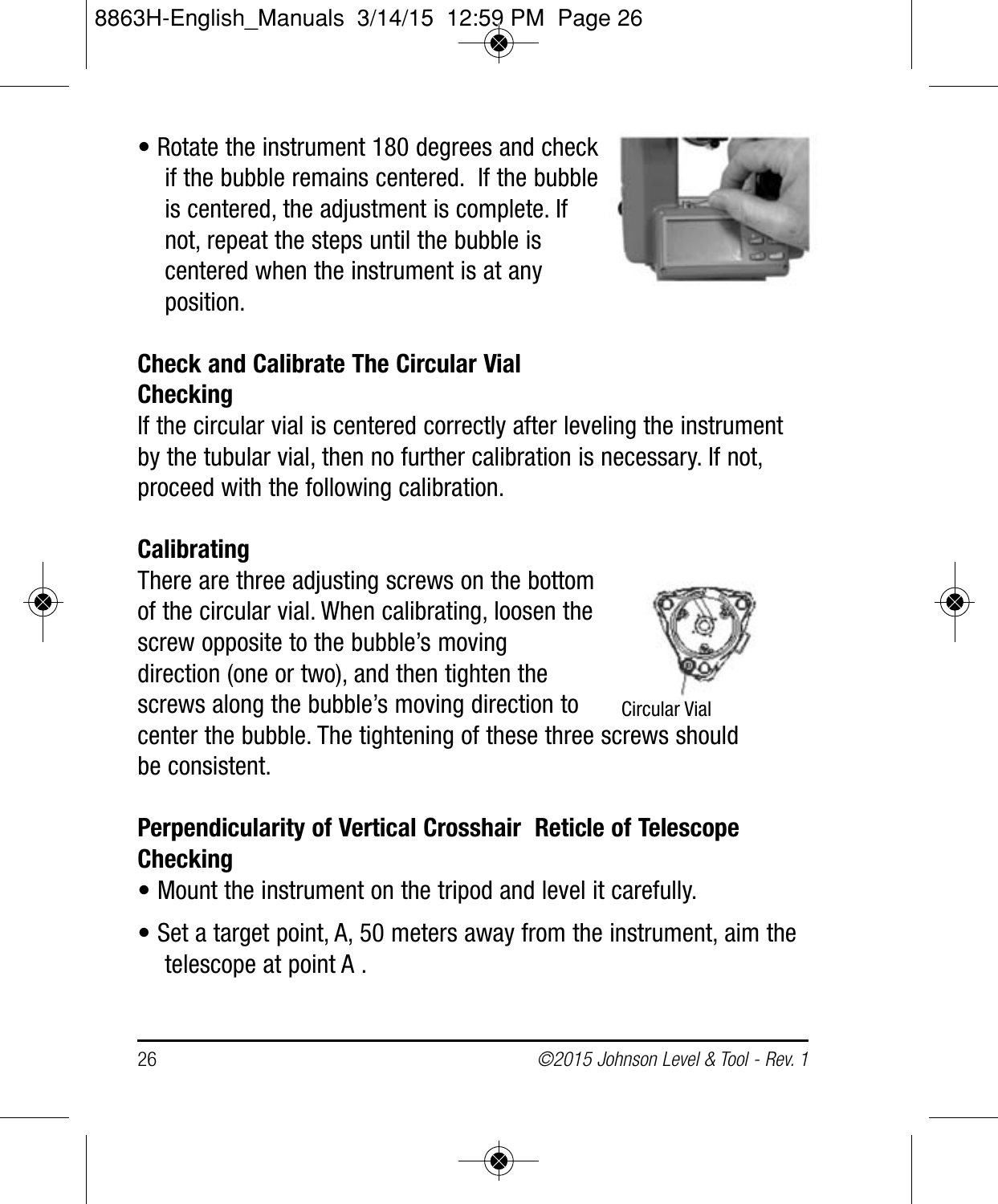- Move the telescope using the vertical fine movement and observe whether point A moves along the vertical hair.
- If point A moves along the vertical hair of the reticle, no adjustment is necessary.
- Adjustment is necessary if the point A strays from the vertical crosshair.



Clamp Screws of Reticle Base Reticle Adjusting Screw

#### **Calibrating**

- Turn counterclockwise and remove the reticle cover between the eyepiece and focusing handwheel. This will expose four reticle set screws.
- Loosen these four set screws equally with a screwdriver. Turn the Assembly so that point A coincides with the vertical crosshair.
- Tighten these four set screws equally and observe whether any transversal deviation appears when point A moves along the vertical hair. If not, the adjustment is over.
- Assemble back the protective cover to its original position.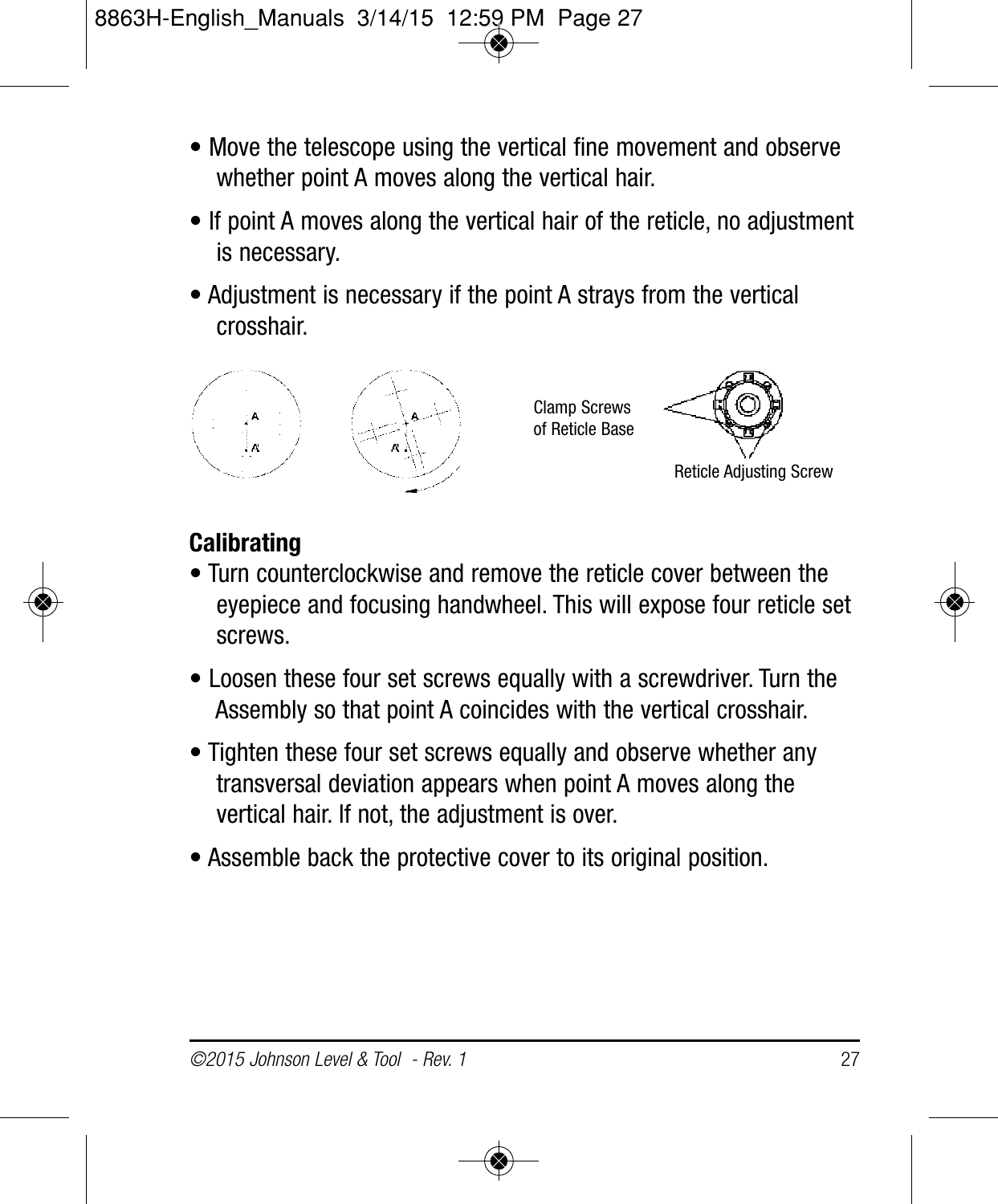#### **Perpendicular Degree of The Visual Axis and The Horizontal Axis Checking**

- Set two targets as high as the instrument, one in front of and the other behind the instrument, each about 50 meters away from the instrument. Level the instrument precisely and power it on.
- Aim at target A with crosshair of the telescope in plate-leftward position.
- Rotate the telescope around the horizontal axis 180º to aim it in the opposite direction.
- Aim at target B which is the same distance to target A.
- Rotate the instrument 180°. Aim at the target A, then lock the horizontal clamp.
- Rotate the telescope 180º around the horizontal axis again. Aim at the target C. Target C should be the same with target B.
- If not coincident, adjustment is necessary.

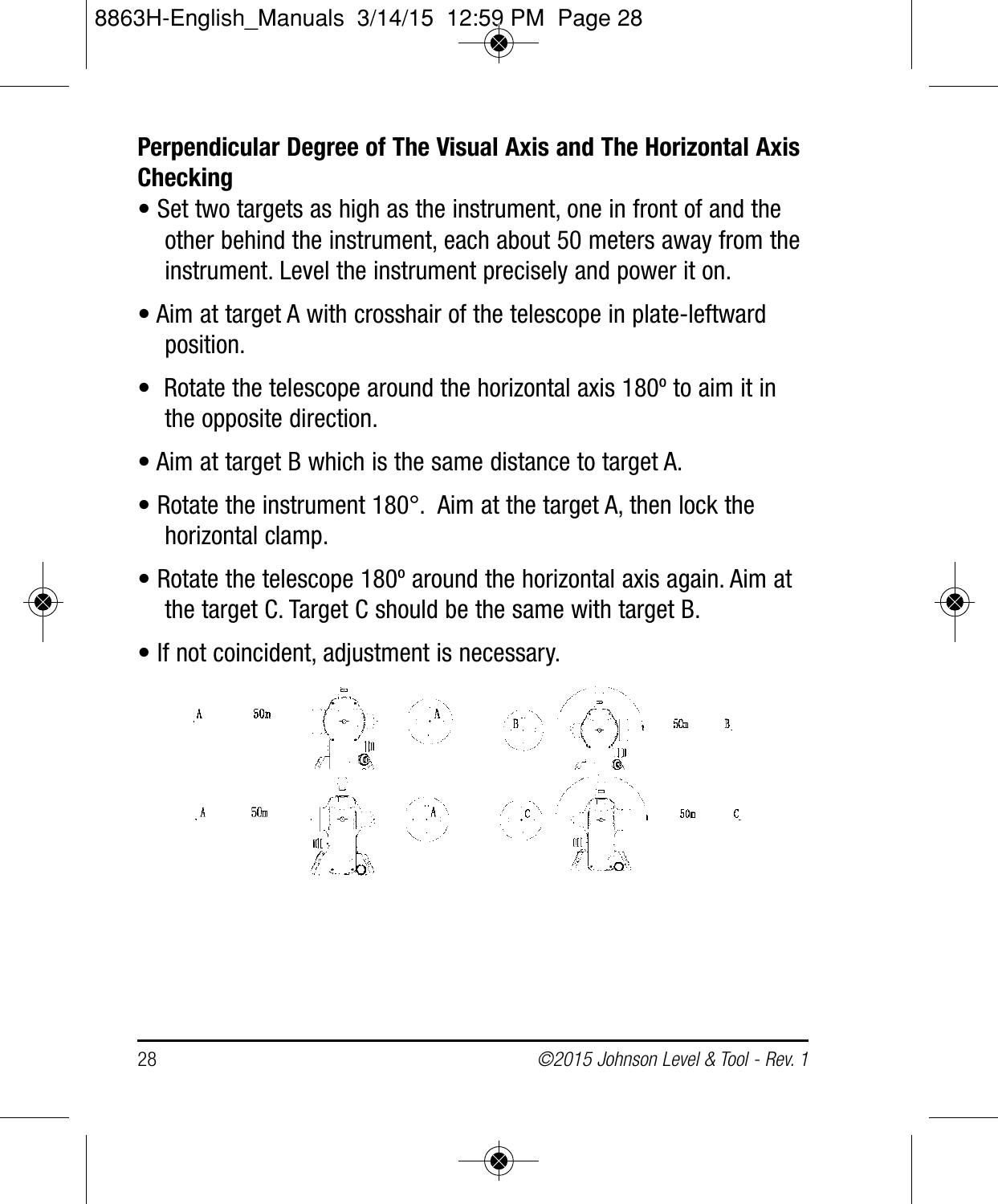#### **Calibrating**

- Remove the reticle cover between the eyepiece of the telescope and the focusing handwheel.
- Set up point D between point B and C. The distance of DC should be a quarter of BC. Adjust the two adjusting screws to move the reticle to have its cross aim at point D.



- Repeat above inspection steps until B and C are coincident.
- Assemble the reticle cover back to its original position.
- Loosen one screw if the vertical hair of the crosshair should be moved, then tighten the adjusting screw on the other side about the same number of turns. Loosen the screw counterclockwise and tighten in the clockwise direction. The turn should be as little as possible for both loosening and tightening.
- After above calibration, the zero reset of the upright angle should be carried out, to reset the zero point of the upright angle.

#### **Automatic Compensation of the Vertical Axis Incline**

The instrument is equipped with the electronic incline sensor device (tilt sensor), which can automatically compensate the vertical axis incline.

#### **Checking**

• After mounting and leveling the instrument, position the direction of the telescope with a line between the center of the instrument and any of its foot screws. Then tighten the horizontal braking handwheel.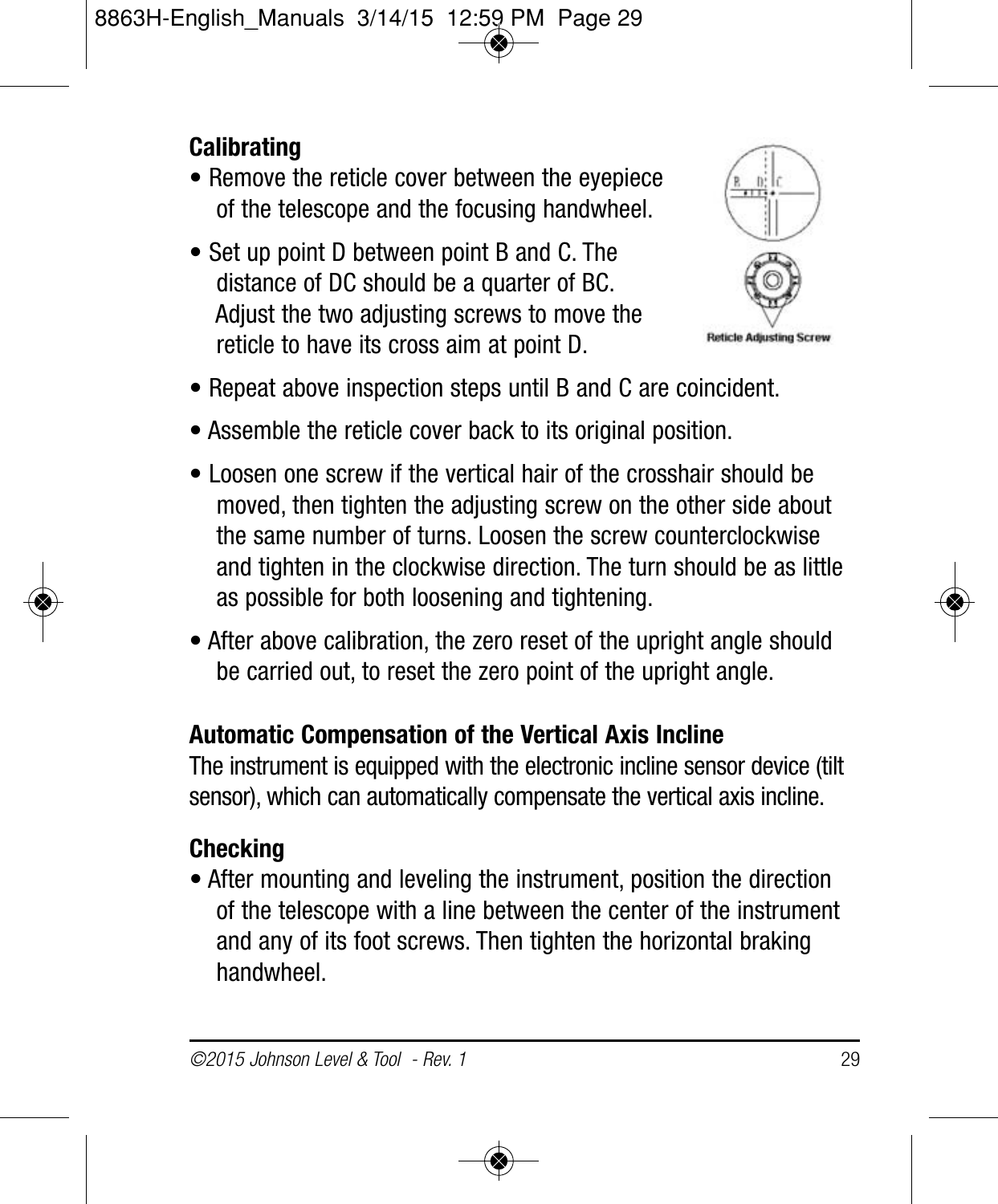- Position the telescope to zero after power-on. Tighten the vertical clamp and the instrument will display the current value in the upright position.
- Slowly turn the foot screw in one direction about 1/2" or so (circle distance), the value of upright angle changes correspondingly until it disappears and the symbol "b" is shown, this means the incline of the instrument's axis has exceeded the compensation range. When turning the foot screw in reverse, the instrument goes back to display the upright angle (repeat testing and observe the changes on the critical point), this means the compensation device is working.

#### **Calibrating**

When the compensation doesn't work well or works abnormally, send the instrument to an authorized repair facility for repairs.

#### **Vertical Plate Angle Specification ( "i" angle) and its Zero Setting**

- After mounting and leveling, power on the instrument. Aim the tele scope at any clear target A to get the reading L, which is the upright angle plate left reading.
- Turn the telescope to the reverse position and aim at target A again to get the reading R, which is the upright angle plate right reading.
- If upright angle is in the zenith angle mode, then  $i=(L+R-360^{\circ})/2$ . If upright angle is in the vertical angle mode, then  $i=(L+R-180^{\circ})/2$ or  $i = (L + R - 540^{\circ})/2$
- If the specification errors  $\text{ii}^{\circ} \leq 10$ ", 0 reset of the upright plate specification is necessary.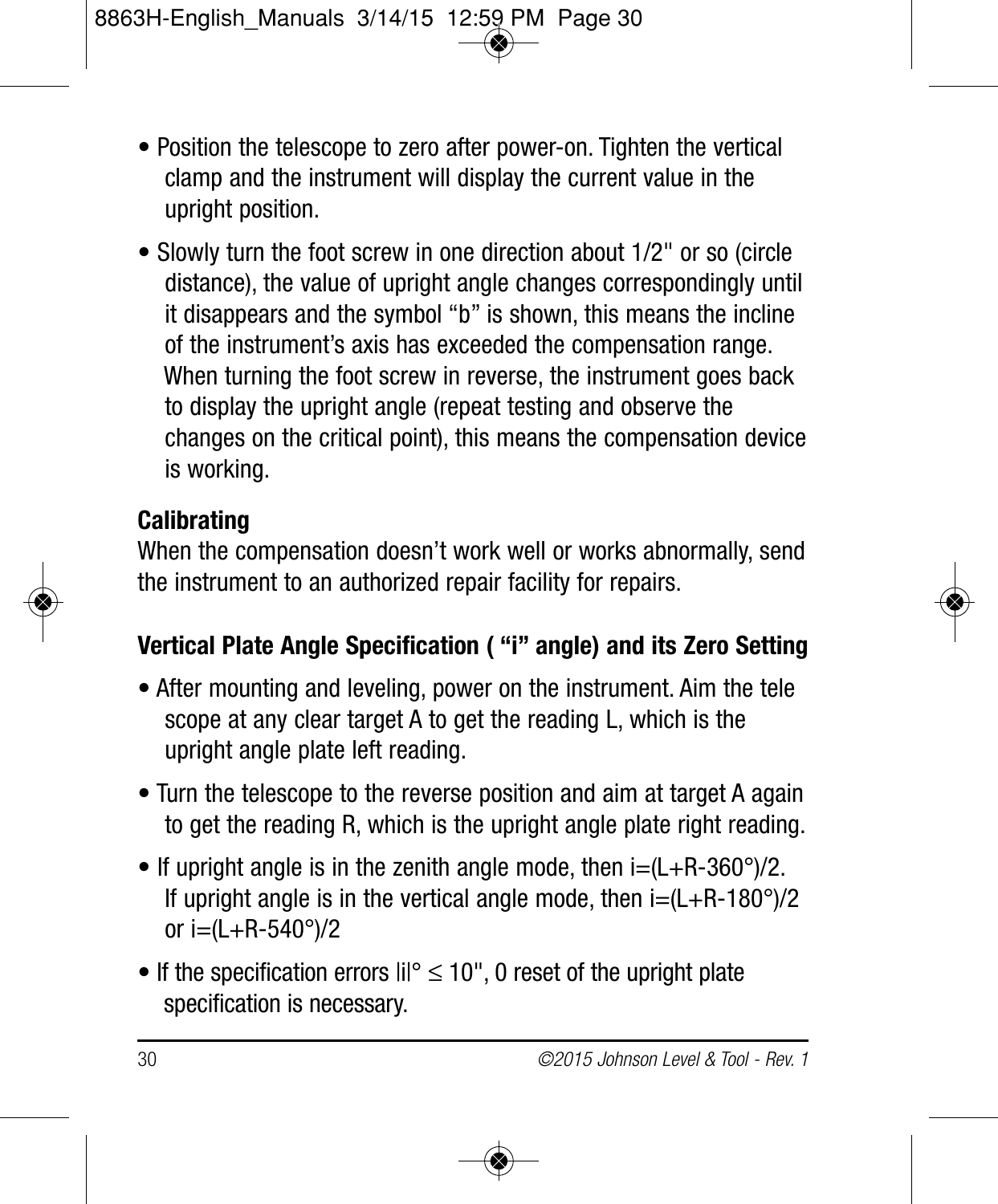### **Calibrating**

| <b>Operating Procedures</b>                                                                                                                                                                                                                                                                                                                                                                                                                                                                                                                                                                                                                                           | <b>Operation</b>                                                                                                                                             | <b>Display</b>                                                                                   |  |  |  |
|-----------------------------------------------------------------------------------------------------------------------------------------------------------------------------------------------------------------------------------------------------------------------------------------------------------------------------------------------------------------------------------------------------------------------------------------------------------------------------------------------------------------------------------------------------------------------------------------------------------------------------------------------------------------------|--------------------------------------------------------------------------------------------------------------------------------------------------------------|--------------------------------------------------------------------------------------------------|--|--|--|
| 1. Level the instrument accurately with the long vial.<br>2. Power on the instrument, the vertical angle and horizontal angle<br>are displayed after the telescope passes zero position.<br>3. Press the FUNC key once, and then press the V/% key.<br>4. Rotate the instrument and precisely aim at the clear and stable<br>target A as high as the instrument in the distance.<br>5. Press the 0-Set key once.<br>6. Turn the instrument and aim the right of the vertical plate at the<br>same target A.<br>7. Press the 0-Set key and the measured values are set. The<br>instrument goes back to the angle measurement mode, and the<br>calibration is finished. | D<br>Rotate the<br>telescope<br><b>FUNC</b><br>V%<br>Aim at the<br>plate left<br>position of A<br>OSET<br>Aim at the<br>plate right<br>position of A<br>OSET | 1785 1321<br><b>18 N6221</b><br>Ha<br>$S$ $F$ $F$ $P - 1$<br>$5$ FEP-2<br>2.1830.<br>aaaaa<br>He |  |  |  |
| • Send the instrument to an authorized repair facility for repairs after operations are repeated many times<br>without any effect.                                                                                                                                                                                                                                                                                                                                                                                                                                                                                                                                    |                                                                                                                                                              |                                                                                                  |  |  |  |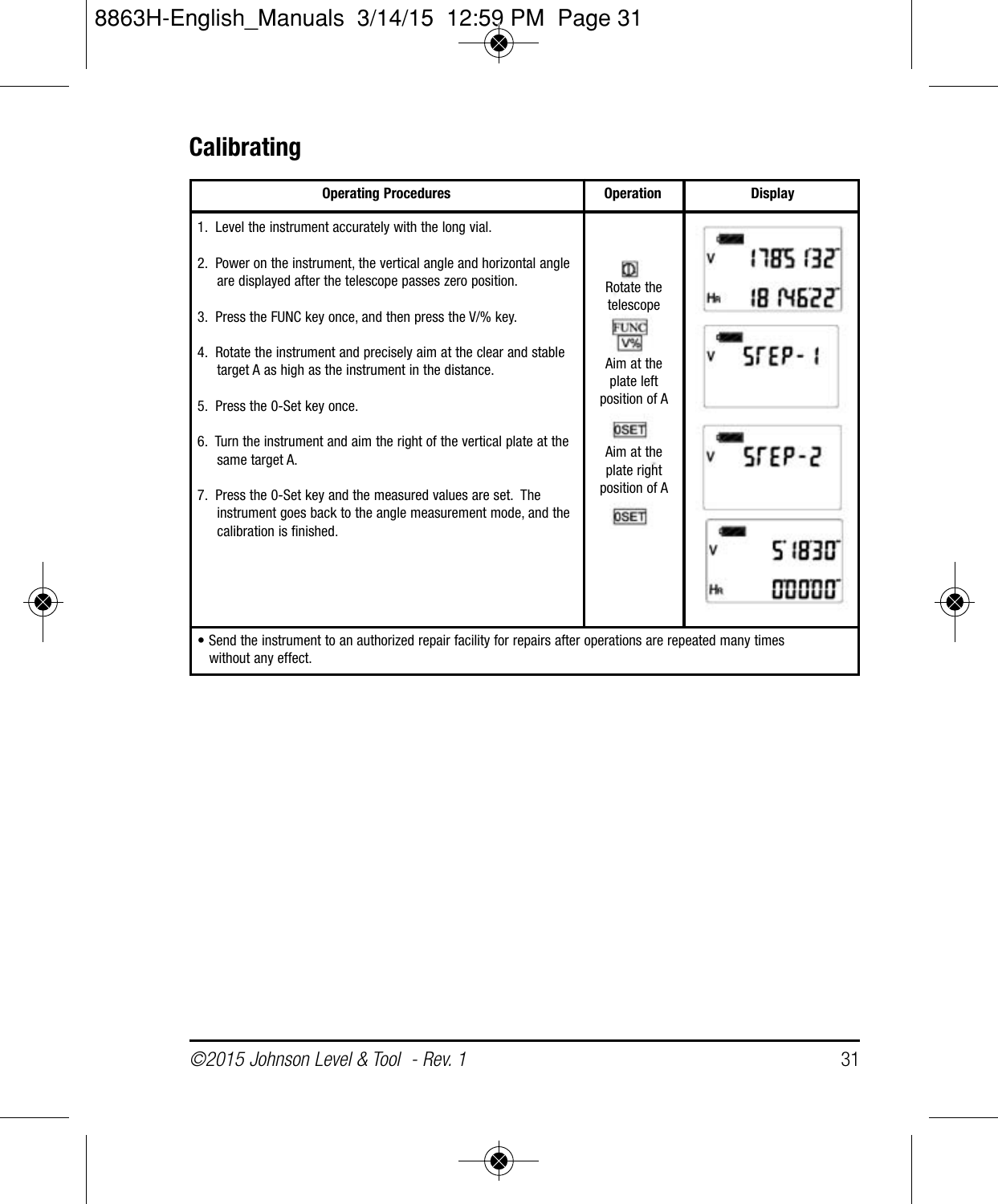#### **Communication Format**

All data is sent in ASCII. When communication is on, vertical angle and horizontal angle are sent in turns with 4Hz frequency.

All angle data sent begins with the letter "A" (angle), and finish with the enter key (OXOD). Their form is as follows:

**A + Angle Type Character + Display Mode Character + Angle Value + 0X0D Angle Type Character**  "P" – Vertical Angle "H" – Horizontal Angle



#### **Display Mode Character**

"D" – Angle In Degree (360°)

"G" – Angle In Gon (400 Gon)

"M" – Angle In Mil (6400 Mil)

"%"– Slope Angle  $(-100\% \sim +100\%)$ 

The transmission angle value keeps consistent with the display value on the LCD.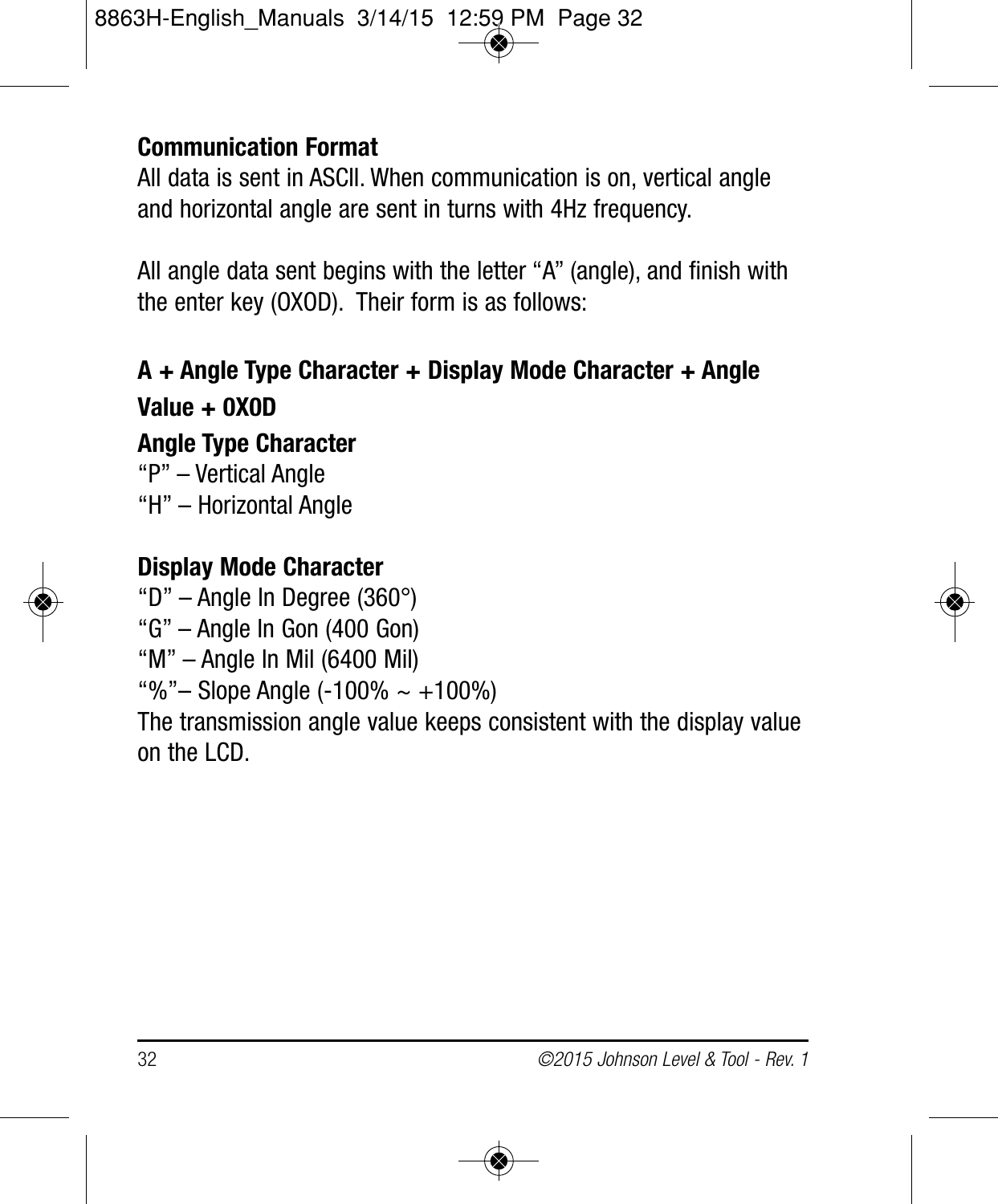### **9. Technical Specifications**

#### **Telescope**

| ımaqe             | <b>Ered</b> |
|-------------------|-------------|
| Magnification     | 30x         |
| Aperture          | 1.7i        |
| Resolution        | 3"          |
| Angle of view     | 1°3         |
| Shortest Distance | 5ft(        |
| Stadia Constant   | 100         |
| Overall Length    | 6.18        |
|                   |             |

## Erect<br>30x  $1.7$ in (45mm)  $1°30'$ 5ft (1.4m) 6.18in (157mm)

#### **Angle Measuring System**

Angle Measurement **Incremental** Minimal Reading 1", 2", 5", optional<br>Anale Measurement Unit 360°, 400gon, 640 Accuracy 5"

#### **Vial**

Tubular Vial 30"/2mm Circular Vial 8'/2mm

#### **Compensator**

360°, 400gon, 6400mil, optional

Tilt Sensor Upright Angle Automatic Compensation

Compensation Range  $±3'$ 

#### **Laser**

Laser Wavelength 635nm±10<br>Laser Classification Class Illa **Laser Classification** Interior Range 600' (200m) Exterior Range 100' (40m)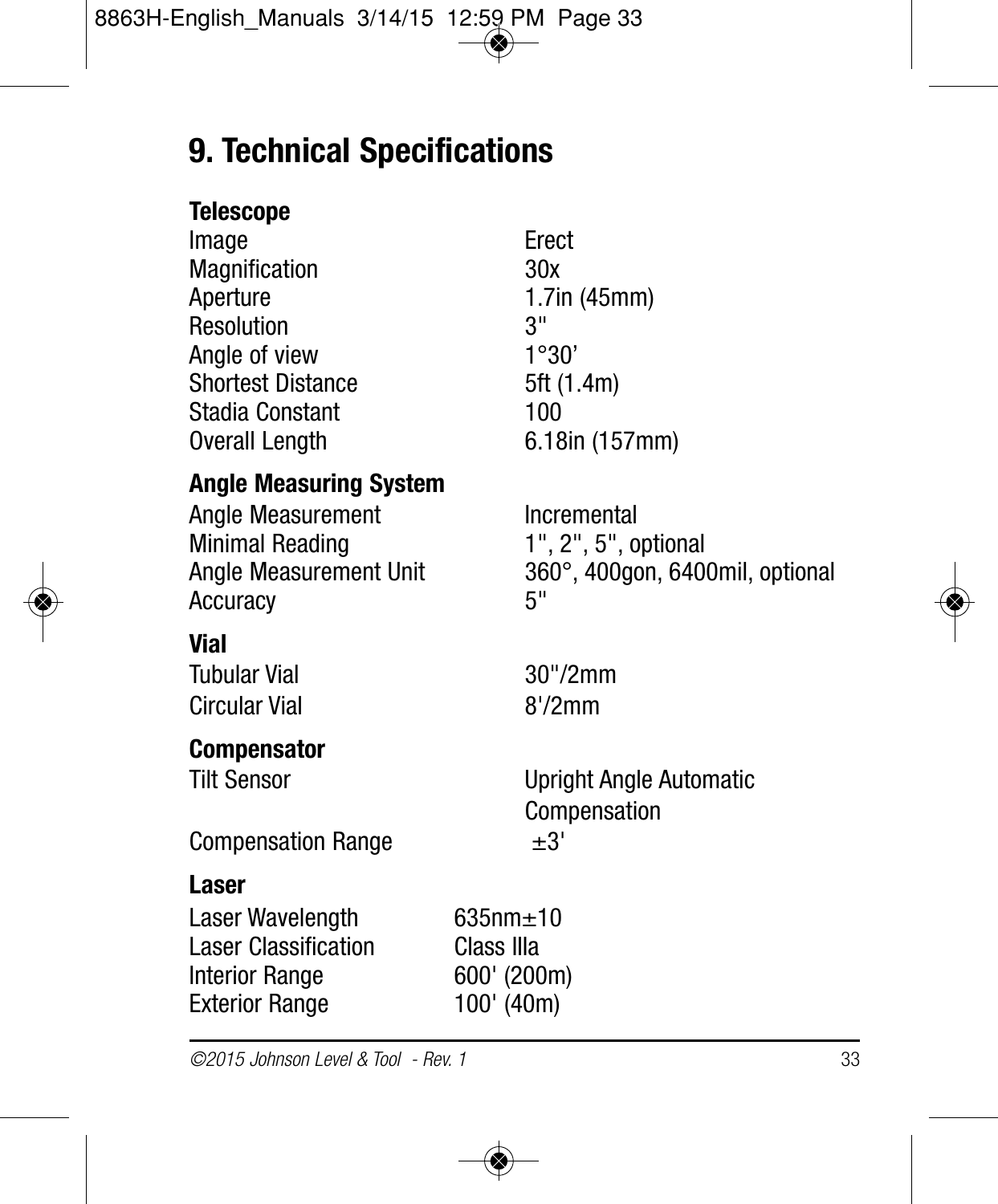**Laser Plummet**  Laser Wavelength 635nm  $\pm$  10 Laser Classification Class IIIa

**Display**

Type **LCD** with Double Side

**Data Input and Output** Joint (one) RS232

**Power**

Operating Voltage 6V DC Operating Time 16 hours

Battery **6 Exercise Exercise S** "AA" Alkaline Batteries (not included) or Rechargeable NiMH Battery Pack (included)

**Working Environment**

**Size and Weight**

Center Screw Thread 5/8" - 11

Temperature Range  $-4^{\circ}$ F to  $+104^{\circ}$ F (-20 $^{\circ}$ C to  $+40^{\circ}$ C)

Outside Dimension 6.29" x 5.90" x 12.99" (160x150x330mm) Weight 10.14 lbs (4.6kg)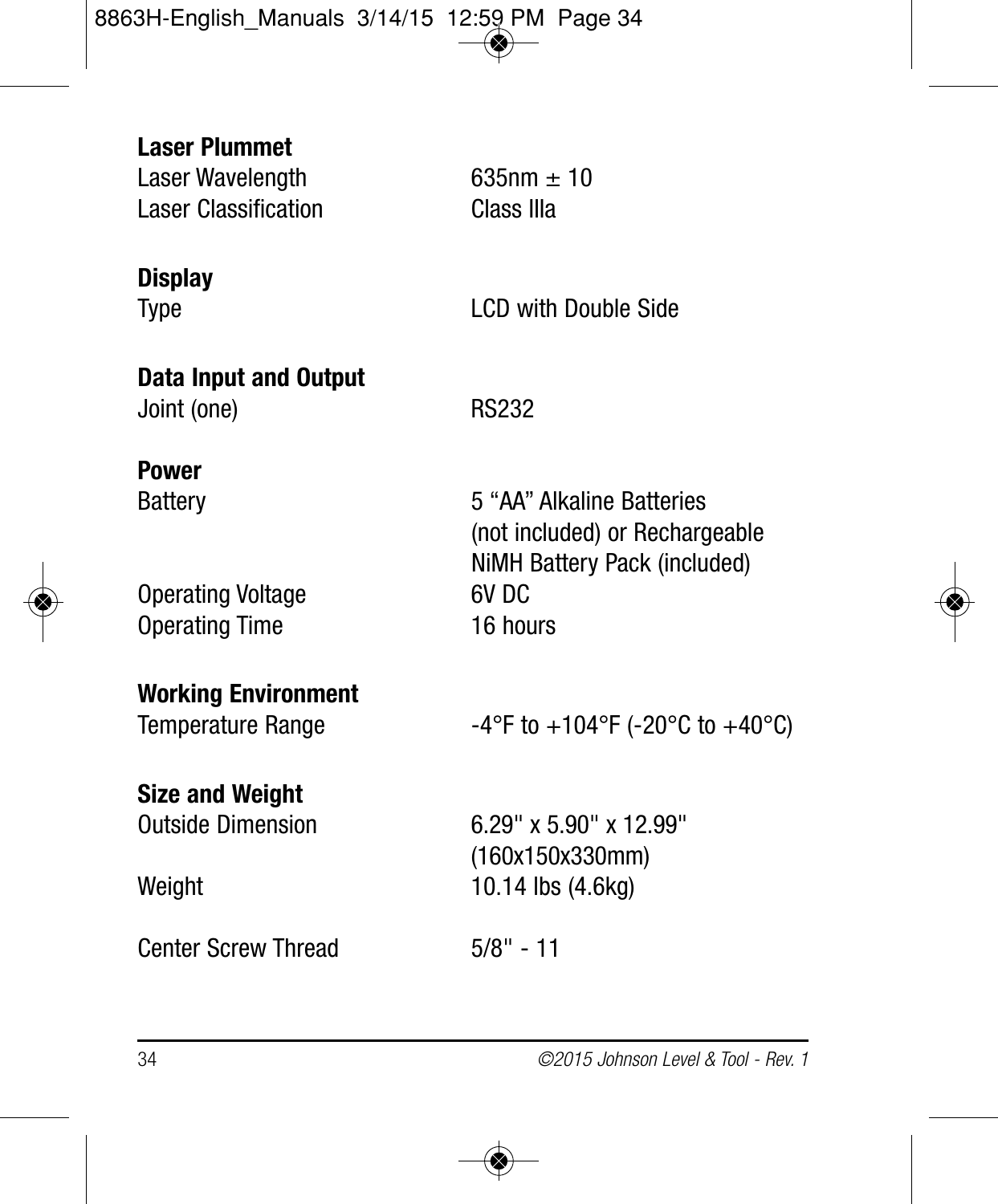### **10. Care and Handling**

- Care must be taken to maintain the accuracy of the instrument.
- Do not aim the instrument's telescope directly at the sun.
- When mounting or removing the instrument from the tripod, hold the instrument with one hand, turn the central screw on the tripod with the other hand to prevent the instrument from falling. If the instrument must be carried on the tripod, hold the instrument as vertically as possible. Never carry the instrument on the tripod in a horizontal position over your shoulder. Any long distance transportation should be done with the instrument in its carrying case.
- Put the instrument in its carrying case to avoid possible damage during transportation.
- After each use, the instrument should be wiped clean and kept in its carrying case.
- Remove dust from the lenses with a soft brush or a nonabrasive wipe. Never touch the lenses with your fingers.
- Store the instrument in a dust-free area with low humidity.
- A bag of silica gel dryer is included with each instrument.
- Always remove the batteries when the instrument is not being used for a long time.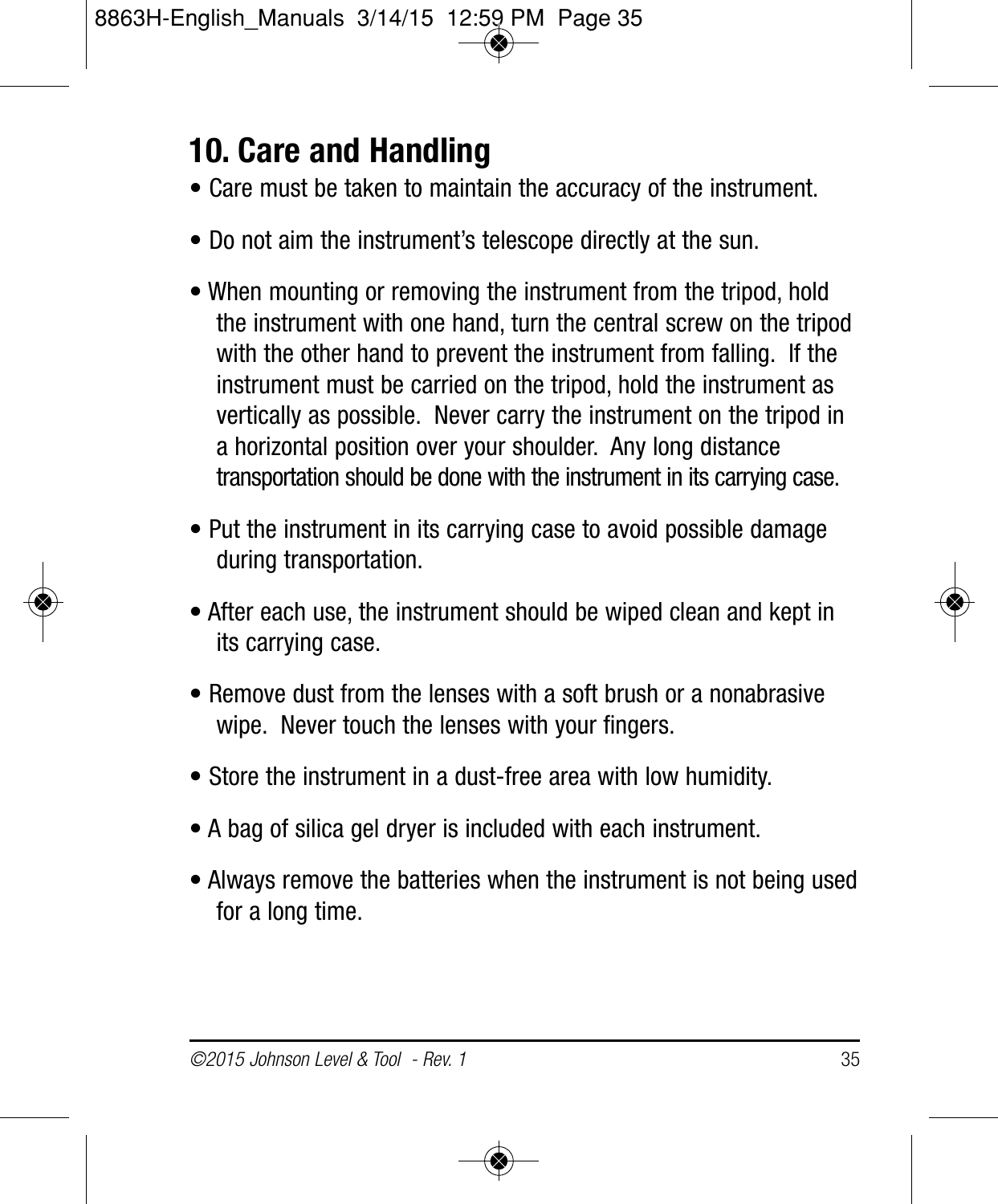### **11. Product Warranty**

Johnson Level & Tool offers a three year limited warranty on each of its products. You can obtain a copy of the limited warranty for a Johnson Level & Tool product by contacting Johnson Level & Tool's Customer Service Department, as provided below, or by visiting our web site at www.johnsonlevel.com. The limited warranty for each product contains various limitations and exclusions.

Do not return this product to the store/retailer or place of purchase. Non-warranty repairs and course calibration must be done by an authorized Johnson® service center or Johnson Level & Tool's limited warranty, if applicable, will be void and there will be NO WARRANTY. Contact one of our service centers for all non-warranty repairs. A list of service centers can be found on our web site at www.johnsonlevel.com or by calling our Customer Service Department. Contact our Customer Service Department for Return Material Authorization (RMA) for warranty repairs (manufacturing defects only). Proof of purchase is required.

**NOTE:** The user is responsible for the proper use and care of the product. It is the responsibility of the user to verify the calibration of the instrument before each use.

For further assistance, or if you experience problems with this product that are not addressed in this instruction manual, please contact our Customer Service Dept.

In the U.S., contact Johnson Level & Tool's Customer Service Department at 888-9-LEVELS.

In Canada, contact Johnson Level & Tool's Customer Service Department at 800-346-6682.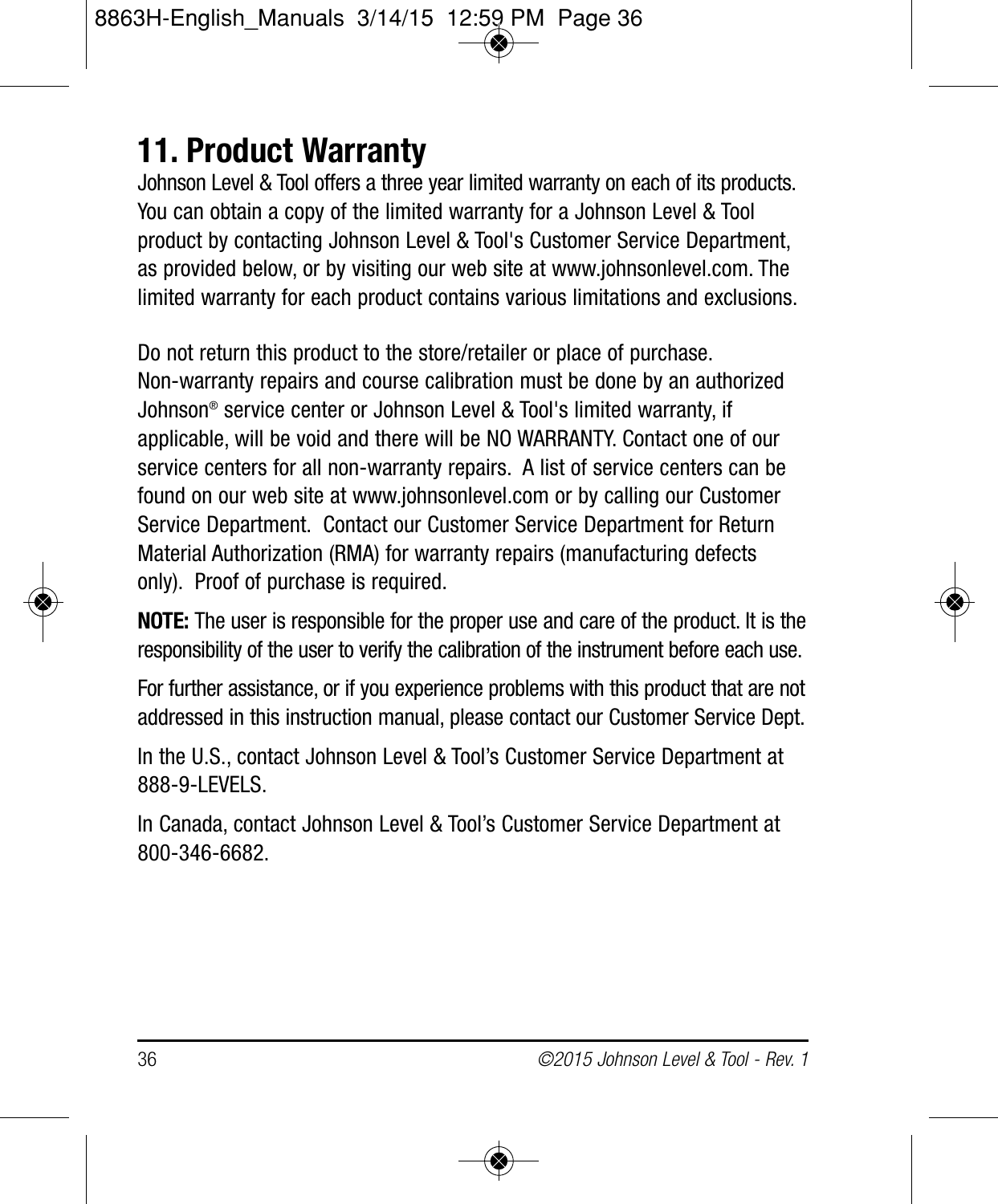### **12. Warranty Registration**

Enclosed with this instruction manual you will find a warranty registration card to be completed for your product. You will need to locate the serial number for your product that is located on the bottom of the unit. **PLEASE NOTE THAT IN ADDITION TO ANY OTHER LIMITATIONS OR CONDITIONS OF JOHNSON LEVEL & TOOL'S LIMITED WARRANTY, JOHNSON LEVEL & TOOL MUST HAVE RECEIVED YOUR PROPERLY COMPLETED WARRANTY CARD AND PROOF OF PURCHASE WITHIN 30 DAYS OF YOUR PURCHASE OF THE PRODUCT OR ANY LIMITED WARRANTY THAT MAY APPLY SHALL NOT APPLY AND THERE SHALL BE NO WARRANTY.**

### **13. Accessories**

Johnson® accessories are available for purchase through authorized Johnson® dealers. Use of non-Johnson® accessories will void any applicable limited warranty and there will be NO WARRANTY. If you need any assistance in locating any accessories, please contact our Customer Service Department.

In the U.S., contact Johnson Level & Tool's Customer Service Department at 888-9-LEVELS.

In Canada, contact Johnson Level & Tool's Customer Service Department at 800-346-6682.